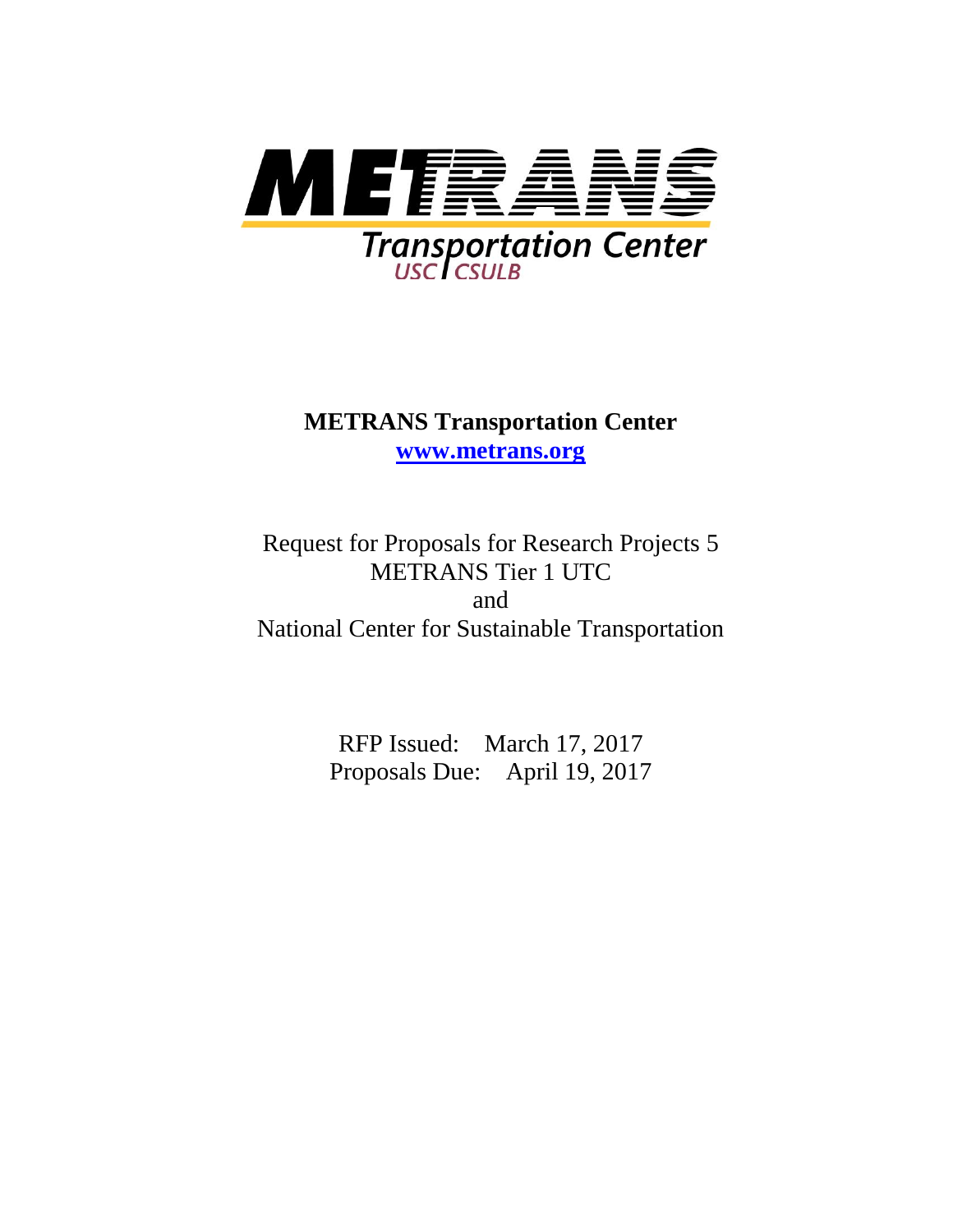### **Table of Contents**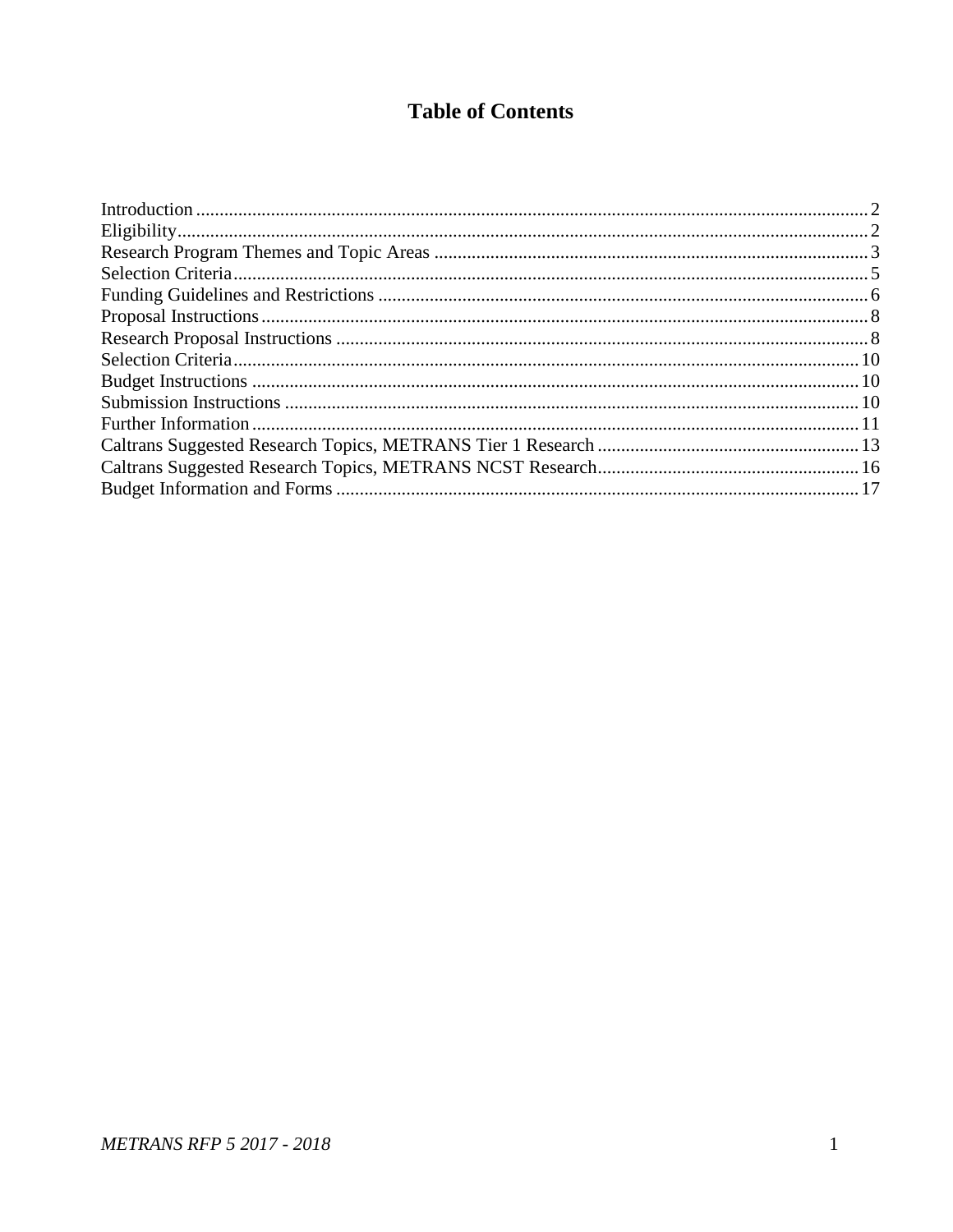### <span id="page-2-0"></span>**Introduction**

The METRANS Transportation Center includes the METRANS University Transportation Center (UTC), the National Center for Sustainable Transportation (NCST), the Pacific Southwest Region 9 University Transportation Center (PSR), MetroFreight, and the Southwest Transportation Workforce Development Center (SWTWC). The METRANS UTC is a United States Department of Transportation (USDOT) Tier 1 University Transportation Center. It is a partnership of the University of Southern California (USC) and California State University, Long Beach (CSULB). METRANS is a partner in NCST, a National UTC led by University of California, Davis. METRANS emphasizes research directed at solving significant metropolitan transportation problems while contributing to knowledge. We expect that METRANS funded research will result in scholarly publications and will serve as seed funding that generates larger grants from other sources.

#### *Funding for this RFP*

METRANS is issuing this RFP to allocate the remaining research funding from the METRANS Tier 1 grant and to award projects for new NCST Center funds. Funding available under this RFP is approximately \$700,000 for METRANS Tier 1 Projects and \$650,000 for METRANS NCST Projects. For METRANS Tier 1, we anticipate that projects funded under this RFP will begin in the fall of 2017. *Tier 1 funds expire 9/30/18 and cannot be extended.* 

Funding available for METRANS NCST projects is a mix of new and old award funding. The amount available listed above is based on an expected match contribution from Caltrans. *These funds have not yet been committed.* Thus NCST project awards will begin based on funding available, with the first group anticipated to begin in fall 2017. NCST has chosen to take this approach in order to have projects in hand ready to fund, rather than having to issue another RFP within a few months.

The amount awarded under this RFP will be determined by the quality and relevance of proposals received. Given the anticipated competition for these funds, prospective applicants should carefully consider their expertise relative to the thematic areas and topics.

The remainder of this RFP describes eligibility requirements, research topics, selection criteria, funding guidelines and restrictions, project requirements, and proposal instructions as well as budget instructions and sample budget sheets for both USC and CSULB. Submission instructions and a METRANS cover page are also provided.

### <span id="page-2-1"></span>**Eligibility**

Full-time tenure track and research faculty members eligible to serve as Principal Investigators at USC or CSULB are eligible to serve as Principal Investigators on METRANS Tier 1 UTC grants. Proposals may include multiple investigators. Proposals may also include research faculty and non-tenure track faculty from USC and CSULB as Co-Principal Investigators.

Full-time tenure track and research faculty members eligible to serve as Principal Investigators at USC are eligible to serve as Principal Investigators on NCST grants. At CSULB, those eligible to serve as Principal Investigators in the Colleges of Business Administration, Liberal Arts, and Continuing and Professional Education are eligible to serve as Principal Investigators on NCST grants. Proposals may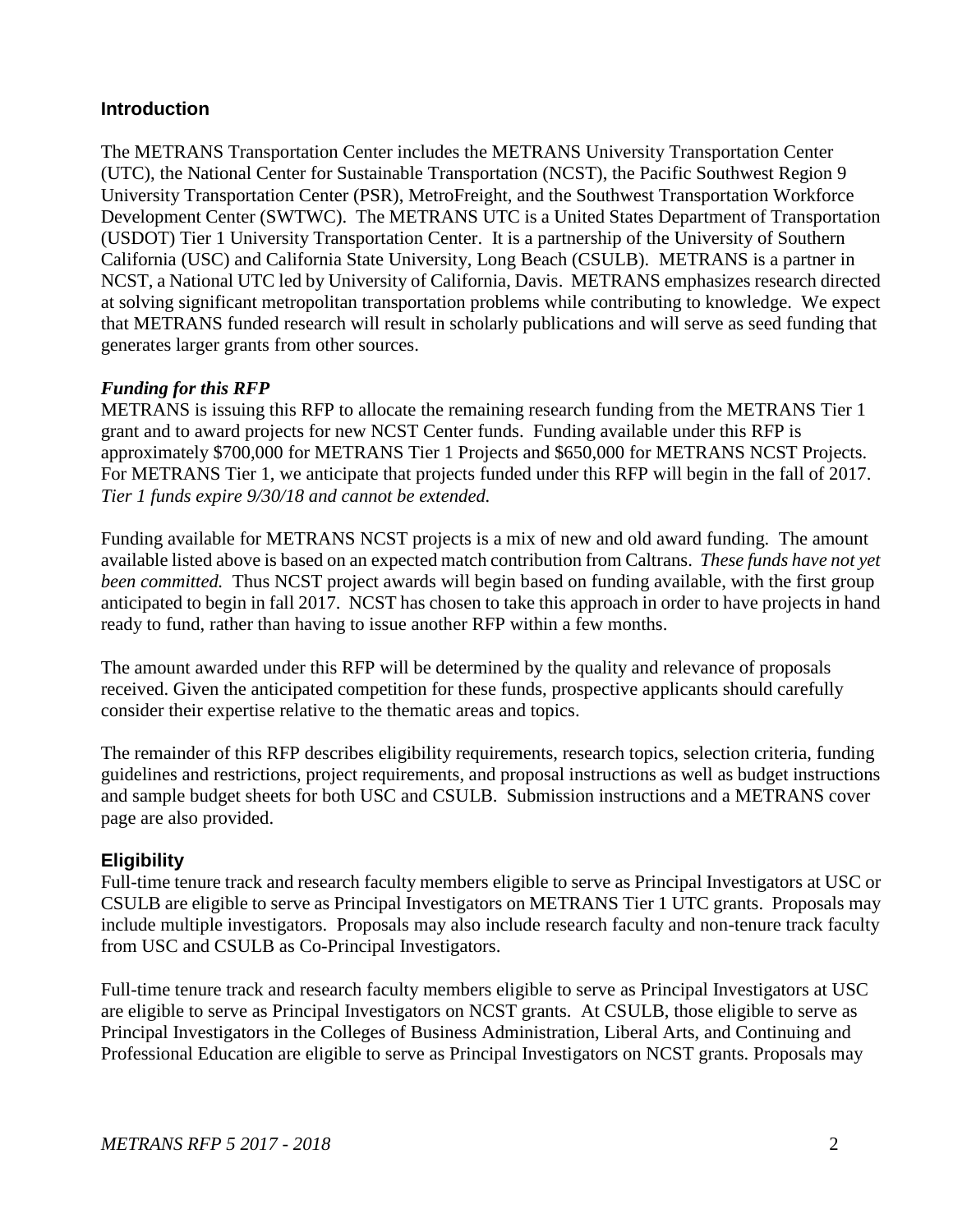<span id="page-3-0"></span>include multiple investigators. Proposals may also include research faculty and non-tenure track faculty from USC and the eligible CSULB colleges as Co-Principal Investigators.

### **Research Program Themes and Topic Areas**

### **1. METRANS Tier 1 UTC**

Our research program is organized around two multimodal themes: 1) understanding passenger/freight interactions; and 2) achieving system efficiencies. Prospective applicants are referred to http://www.metrans.org/research-projects/metrans-utc for examples of projects that were previously funded.

### *Theme 1: Understanding Passenger-Freight Interactions*

Research in Theme 1 will contribute to our understanding of passenger and freight interactions by examining the basic forces underlying supply and demand, developing more comprehensive data for analysis, and better methods for monitoring the performance of the urban transportation system.

### *Topic 1-1: Relationships between Spatial Patterns and Transportation*

The spatial distribution of population and economic activities drives the pattern of transportation demand and flows within metropolitan areas. Metropolitan spatial patterns are changing. The overall trend is decentralization, yet downtowns are being revitalized, employment centers continue to grow, and in growing cities population density is increasing. On the freight side, warehousing and distribution is decentralizing, in part due to increasing scale economies in these industries, congestion in metropolitan cores, and rising land values. Topic 1-1 examines changing spatial patterns and their implications for freight and passenger flows. Examples of possible topics include transit-oriented development and travel behavior; impacts of inventory practices and replenishment on truck traffic patterns.

### *Topic 1-2: Characteristics of Freight and Passenger Demand*

This topic examines the role of price, travel time, and reliability in freight and passenger demand. We have a basic understanding of passenger behavior with respect to price and value of time (VOT), but know little about travel time reliability. Our understanding of shipper behavior is more limited. Understanding differences between freight and passenger demand characteristics is important for developing appropriate strategies and incentives for better managing shared systems. Examples of possible topics include shipper responses to travel time unreliability, VOT across industry segments, and effects of travel time unreliability on mode choice. The provision of transport services is changing rapidly; how are travelers responding?

### *Topic 1-3: Better Data for Analysis of Passenger-Freight Interactions*

Numerous studies have identified the lack of data on truck and freight moves as a significant barrier to developing better models of urban freight flows and developing better policies to manage the impacts of freight on metropolitan areas. There is a need for experimentation with mobile devices for more efficient data collection, and with data mining methods to derive truck data from secondary sources. In addition, there is a need to develop methods of estimating critical data elements when actual data are limited or not available. The data collected will help to build a comprehensive freight and passenger data base.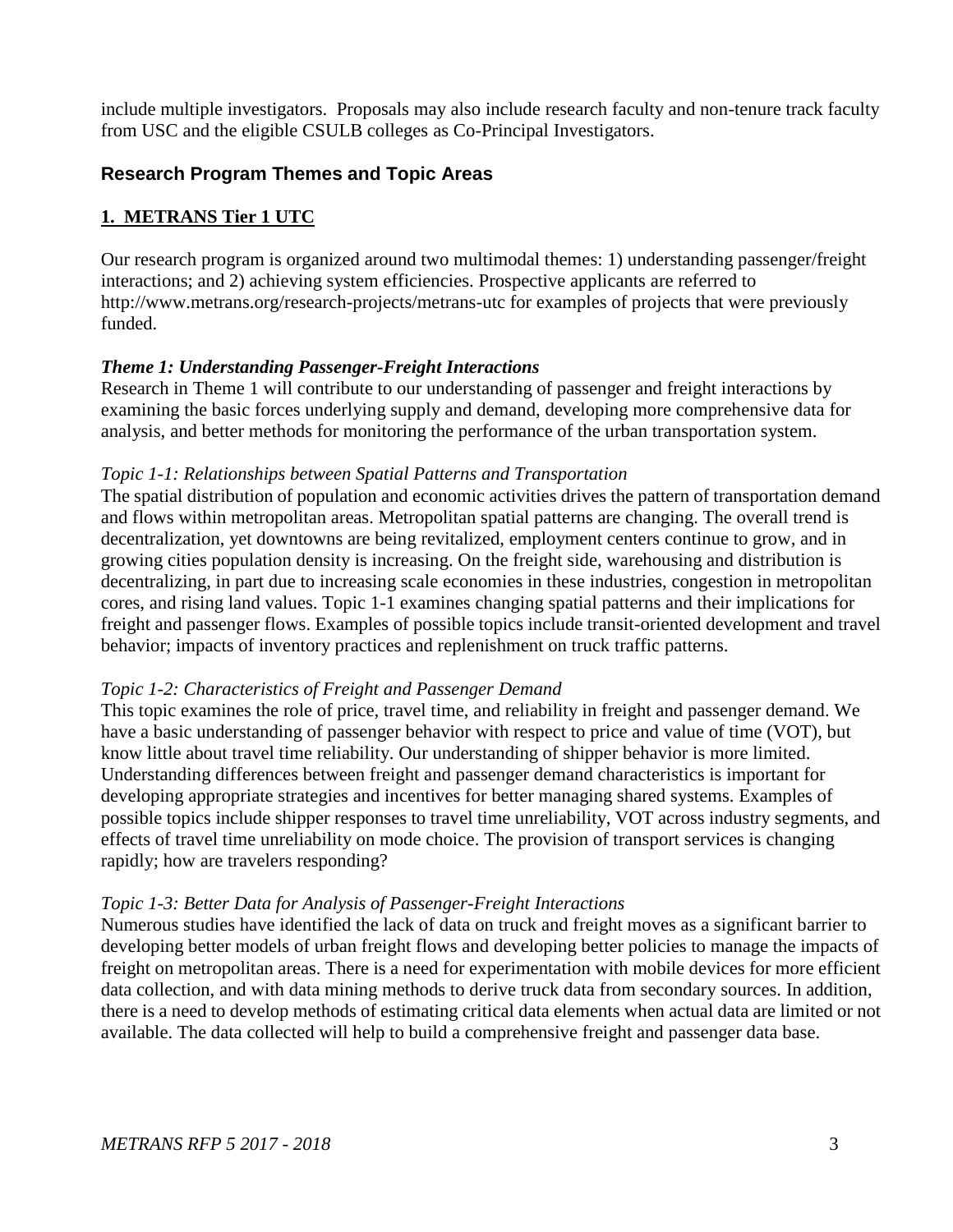### *Theme 2: Achieving System Efficiencies*

Research in Theme 2 develops efficiency strategies by exploring the potential for efficiencies within and across modes and user classes and identifying policy strategies that facilitate and promote these efficiencies.

#### *Topic 2-1: Integrated Management across Users and Modes*

This topic examines the potential for efficiency improvements from better system integration. This topic seeks to identify interdependencies between the various transport subsystems and examine the potential benefits of incorporating them in system management. Issues such as resiliency and sustainability and cyber physical aspects are also of interest. Examples include integrated corridor management, integration of freight and passenger rail scheduling, and scheduling of pickup and deliveries outside of peak passenger demand periods. Many efficiency strategies depend upon various ITS technologies; strategies for effective implementation are also of interest.

### *Topic 2-2: Policies for More Efficient Urban Transportation*

This topic develops and explores strategies that promote more efficient use of transportation resources across multiple modes or user classes. Examples include transit service priority, parking and loading regulations, and pricing policies and their impact on efficiency. We are particularly interested in the institutional conditions under which different policy incentives are feasible, and in new policy mechanisms such as negotiated agreements and self-regulation.

### *Caltrans Topics*

Caltrans has submitted research topics of interest that fall within the Tier 1 UTC thematic areas. These topics are described in Appendix A. Proposers are encouraged to submit research proposals on these topics

### **2. National Center for Sustainable Transportation**

The goal of the NCST is to produce research that directly supports the efforts of policy makers and professionals to improve the sustainability of the transportation system. Proposed projects must fall under one or more of the following research tracks:

- Environmentally Responsible Infrastructure and Operations
- Multi-Modal Travel and Sustainable Land Use
- **Institutional Change**

The NCST is particularly interested in funding research in the following emphasis areas that cross-cut these three research tracks:

- Sustainable Freight Examples of projects include but are not limited to strategies for reducing carbon and criteria pollutant emissions and increasing energy efficiency through vehicle technology, system operations, logistics, and land-use planning; and cost-effective strategies for increasing environmental sustainability in the freight sector.
- New Mobility (Including connected, shared, and/or automation of vehicles)– Examples of projects include but are not limited to behavioral implications of new mobility (who will use it and under what conditions); the potential for new mobility to meet the needs of rural areas and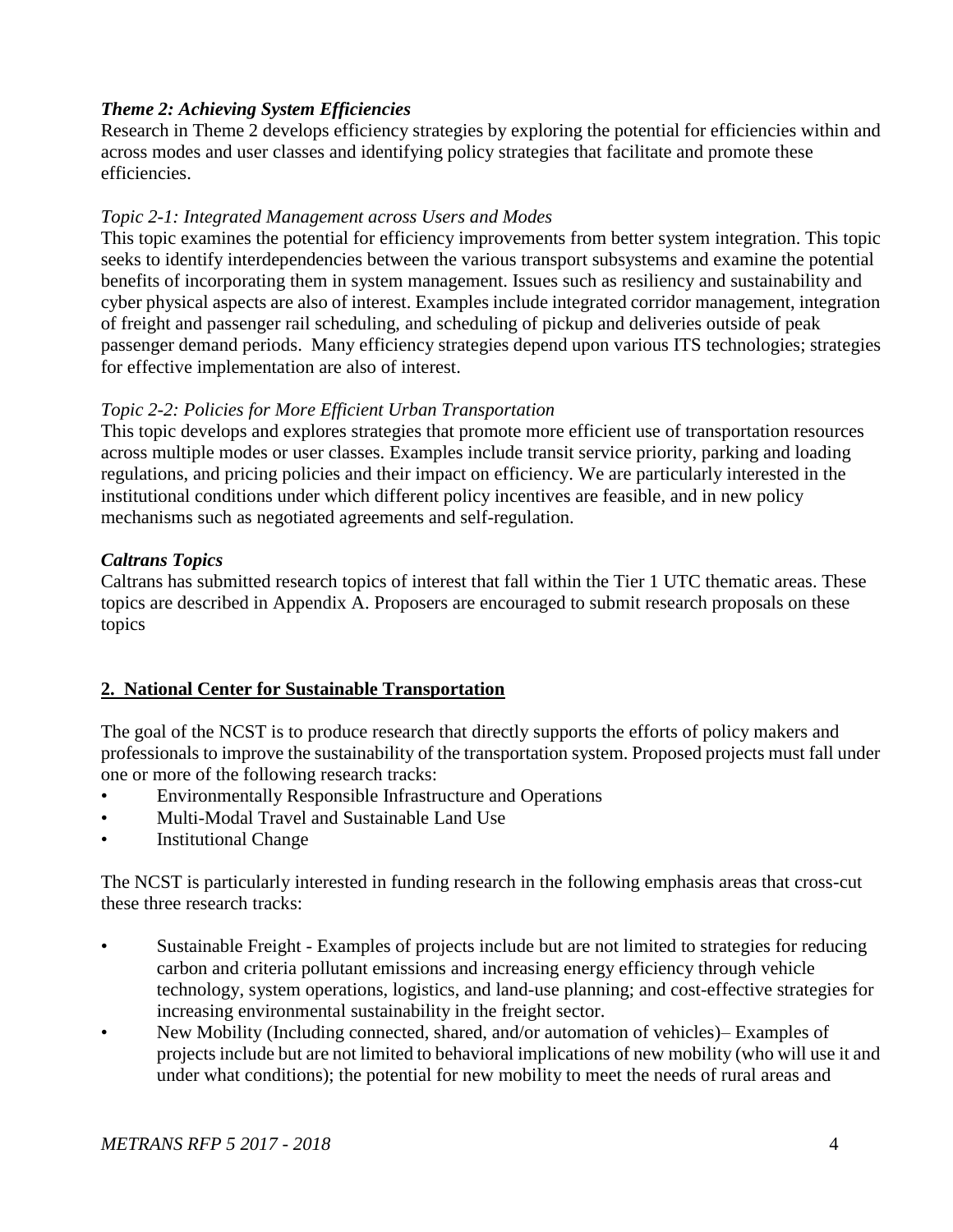mobility disadvantaged travelers, as well as interregional travel needs; the potential to reduce vehicle use (by increasing load factors in cars, vans, buses, and rail); future funding scenarios that address new technologies and mobility services; and the potential synergies between ride-sharing, automation, and electrification that could lessen environmental impacts and improve access for disadvantaged riders while reducing transportation costs.

• Environmental Review – Examples of projects include more proactive approaches to identifying environmental justice issues and an understanding of what types of data should be collected; and strategies for incorporating environmental analysis and mitigation early in the planning process.

The primary METRANS focus area for NCST research is sustainable freight. Improvements may be achieved through technology, operational efficiencies, or policy incentives. All modes of surface freight transport are of interest. Possible topics include: 1) system management strategies to facilitate truck movements, 2) consolidation or other load management strategies, 3) more efficient fuels, vehicles, or modes.

Proposals addressing other sustainability topics that fall within the mission of METRANS – solving transportation problems in large metropolitan areas – are also encouraged. Proposals may address passenger or freight transport. Possible topic areas include: 1) spatial patterns and the sustainability of passenger and freight transport, 2) public transit management and productivity, 3) resiliency of urban transportation systems.

Funding for the NCST is from both the US Department of Transportation and by Caltrans (see RFP funding section above). Submission of proposals consistent with *both* the mission of METRANS and the mission of Caltrans and its research needs for the NCST is encouraged.

#### *Caltrans Topics*

Caltrans has not yet identified specific topics for NCST. Rather, proposers are referred to several website links for general information on Caltrans priorities. See Appendix B.

#### *White Papers*

NCST encourages propo**s**als for white papers that offer a synthesis of the literature on a specific sustainability topic of critical policy interest. The white papers should summarize the state of knowledge and identify research gaps. White papers are aimed at a broad audience of professionals and policy-makers. The white papers are typically funded at \$10,000 - \$12,000.

### <span id="page-5-0"></span>**Selection Criteria for All Proposals**

Transportation researchers and practitioners will evaluate proposals. Proposals will be selected on the basis of their evaluations along with programmatic priorities. Proposals will compete both within topics and across topics. METRANS does not guarantee that proposals will be funded in all topic areas, or that any proposal will be funded.

Reviewers will evaluate proposals according to the following selection criteria:

- 1. Demonstrated relevance to the above research program themes (a requirement)
- 2. Quality and research significance
- 3. Student involvement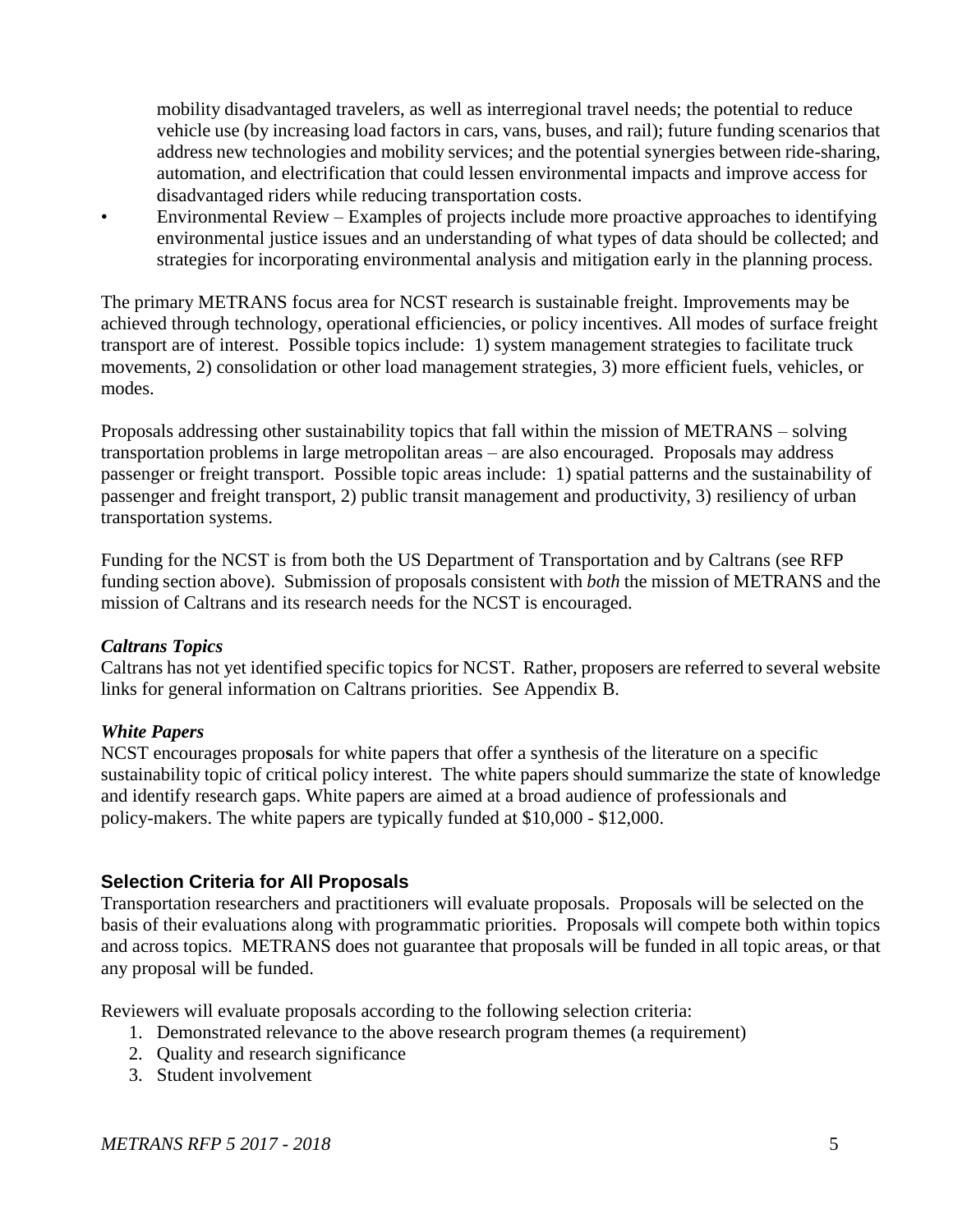- 4. Reasonableness of budget and cost-effectiveness
- 5. Qualifications to perform work and likelihood of successful completion
- 6. Match funding and potential for attracting larger grant funding
- 7. Prior performance on METRANS or NCST grants (if applicable)

Proposals that involve collaboration between CSULB and USC, interdisciplinary proposals that cross school boundaries as well as participation from outside organizations are encouraged.

Proposers are encouraged to communicate with members of the METRANS Executive Committee or other outside organizations in the development of research proposals. A list of Executive Committee members can be found in the directory page of [www.metrans.org](http://www.metrans.org/) . Commitments of participation (for example data sharing or match funding) from outside of METRANS will be a consideration in making awards. *Any project that involves data collection, access to facilities, or cooperation of a private or public entity must include a letter of participation from the entity in the proposal*.

Proposers are encouraged to include undergraduate students in the research project if appropriate. There are potential funding opportunities through various university programs that could support students working on METRANS projects, for example the USC Viterbi School of Engineering Merit Research Program, or the USC Gateway (formerly McNair) Scholars Programs. Proposers are strongly encouraged but not required by this RFP to explore such opportunities with their schools and universities.

#### *Match Funding*

The USDOT University Transportation Center program requires a non-federal match as a condition of the federal funds. Caltrans provides only a portion of the required match. Thus METRANS encourages proposals that include match funding from non-federal sources. Proposals that include at least a 10% hard match (e.g. contribution to direct costs from external source) will receive priority consideration. For additional information, contact METRANS Associate Director Victoria Deguzman at [VictoriV@usc.edu.](mailto:VictoriV@usc.edu)

### *Project Selection*

The METRANS Executive Committee will make final project selections, taking into account reviewer evaluations, programmatic priorities, and prior project performance. For Caltrans funded projects, Caltrans will approve selected projects. Executive Committee members are allowed to submit proposals, but are not allowed to be present during deliberations and voting related to their proposals.

### <span id="page-6-0"></span>**Funding Guidelines and Restrictions**

Budgets should be conservative and cost-effective. Funding should be directed at new and original work. In some cases, METRANS will consider continuations of prior METRANS projects that have achieved significant results and have a high potential for deployment, scholarly products or large grants. PIs may submit multiple proposals, though it is unlikely that any PI will be awarded more than one grant. PIs with current METRANS grants are eligible to apply. However, grants will not be awarded to PIs with outstanding deliverables (draft or final report; research brief) on prior METRANS grants.

Funds should be spent in a manner that provides publishable results, especially in refereed journals. In general, faculty salary (summer or academic year), student support, and tuition/fee reimbursement are allowed expenses. Proposers are encouraged to budget travel to one domestic conference to present project results. However, Caltrans will not fund travel to TRB conferences. Funding for students is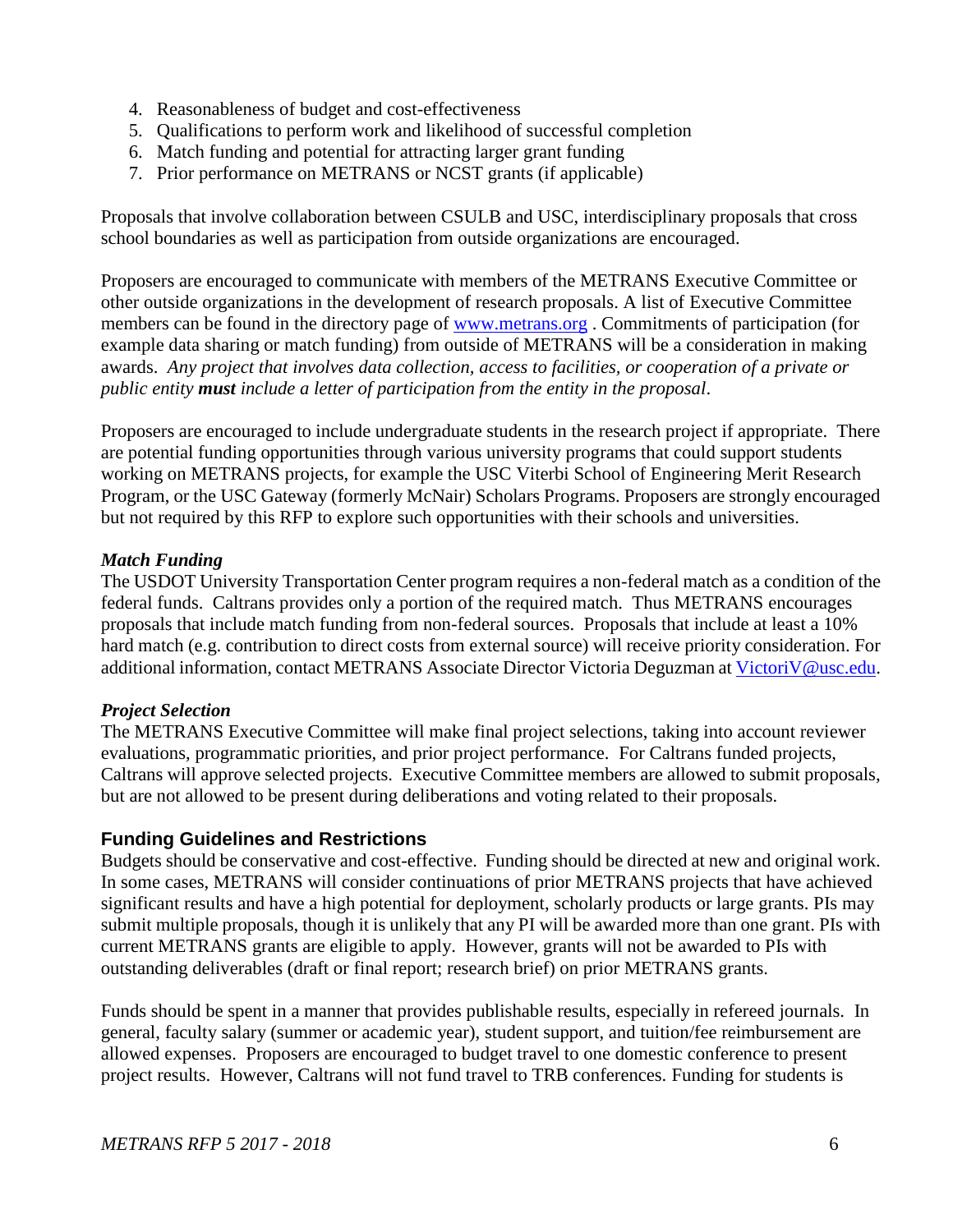expected in all projects, including research assistant salary and any additional costs for student presentations at conferences. Overhead and fringe benefits should also be included in the budget. A limited amount of travel for data collection purposes, materials, and supplies may be included, provided that they are a direct expense related to completing the work. International travel is not permitted.

Proposers are discouraged from budgeting for computers, equipment, support staff, outside consultants, or any salary that goes beyond normal academic or summer compensation. These may only be included if specific justification is provided as to why the work cannot be completed without the expense. In no case shall CSULB or USC employees be hired on a consulting basis.

METRANS funded proposals will be set up as satellite accounts in the proposers' departments at USC and as extramural accounts from the CSULB Foundation at CSULB. PIs *will not* have individual contracts or grants from the funding agencies (Caltrans and USDOT).

Funding Guidelines:

- 1. Research project awards have a maximum of \$100,000 per year
- 2. The typical project duration is one year
- 3. NCST white paper proposals are targeted at \$10,000 \$12,000. White paper budgets in excess of this amount require justification of any additional costs
- 4. **Note that conservative and cost-effective budgets are strongly encouraged.** METRANS reserves the right to reduce the budgets of submitted proposals. Projects should be budgeted to begin on August 15, 2017 and end by August 14, 2018

### **Research Initiation Awards**

Research initiation awards from both METRANS Tier 1 and NCST are available to tenure track Assistant Professors, with preference for faculty who have not been previously funded for research in transportation. These awards are limited to \$35,000 for one year. These awards will receive priority consideration over regular awards. Research initiation proposals are subject to the same selection criteria and peer review process as regular proposals.

### Project Requirements:

All research projects have the following requirements (guidelines and templates may be found at [http://www.metrans.org/research.htm\)](http://www.metrans.org/research.htm)

- 1. Semi-annual progress reports conforming to METRANS/NCST guidelines
- 2. A Draft Final Report, conforming to METRANS/NCST guidelines, which must be delivered 30 days prior to the completion date of the project. The Draft Final Report is subject to peer review. The Draft Final Report should include an executive summary, data management plan, document the research project, and be complete, original, well organized and accurate
- 3. A Final Report that complies with the review comments and requirements must be delivered within 30 days after the review of the Draft Report. Draft Final and Final Reports are distributed via the METRANS and NCST websites, and are submitted to METRANS sponsors and to various publications databases
- 4. A separate statement listing publications, presentations and inventions resulting from research; names of students supported along with their degree status; and a summary of project results. This statement is to be submitted with the Draft Final Report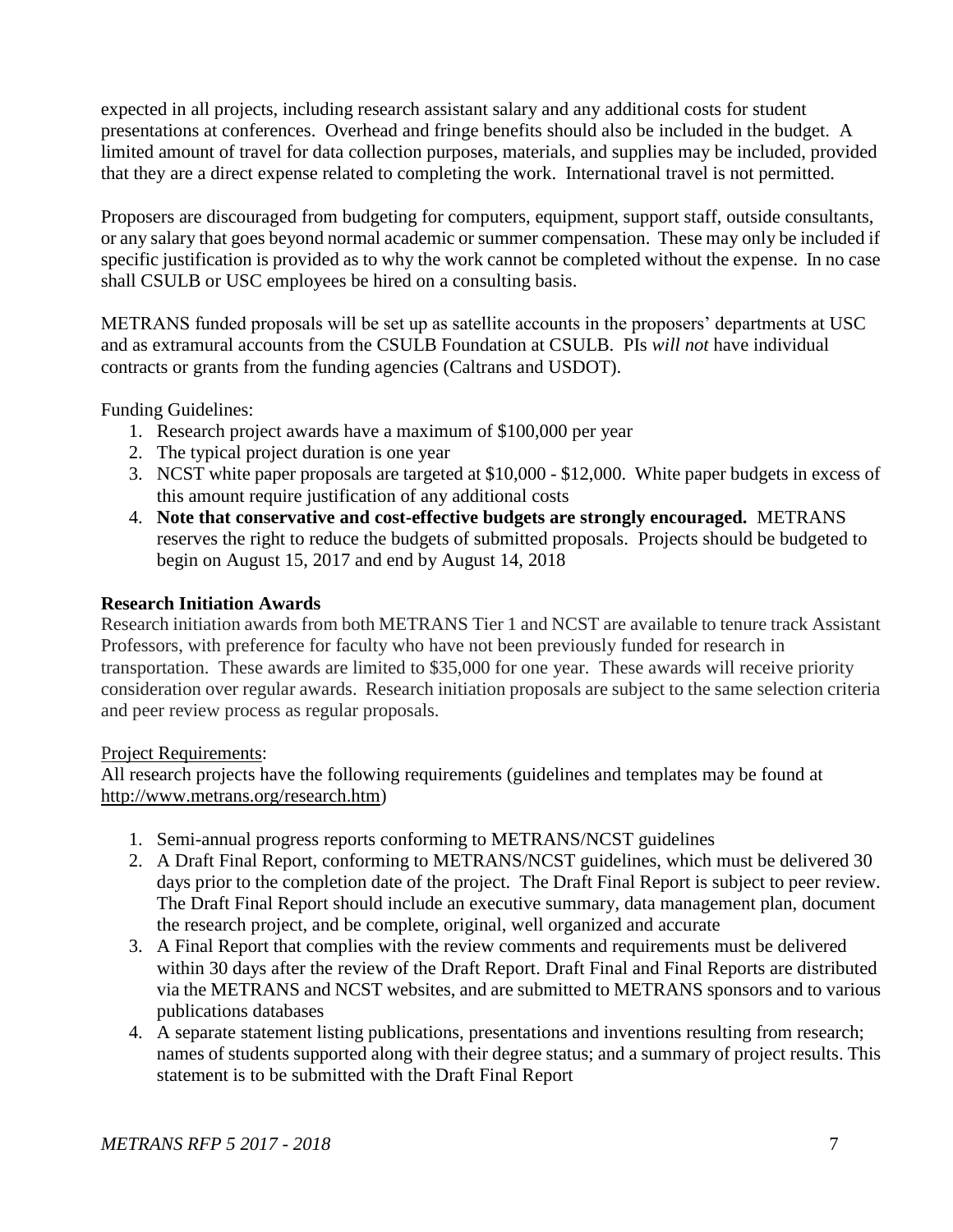- 5. A 2- to 4-page Research Brief suitable for a general audience that summarizes the main findings of the research and its contribution to practice or policy. This brief is to be submitted with the Draft Final Report
- 6. A brief Biographical Sketch for each of the project's investigators to be submitted with the Draft Final Report. A template for the biographical sketch will be provided with the notification of award. The biographical sketch is to be submitted with the Draft Final Report
- 7. At least one presentation of the funded project's research at a thematic conference organized by METRANS, and located in the Los Angeles region
- 8. Timely reporting of all information requested for the METRANS Annual Report
- 9. Copies of all papers submitted to journals or conferences that are based on the project's research. Copies should be provided to the METRANS Administrator
- 10. Acknowledge METRANS support in all work that results from METRANS funding, including peer-reviewed publications and conference presentations
- 11. **NCST projects require conformance to new data management requirements imposed by DOT.**

White paper projects have the following requirements:

- 1. Semi-annual progress reports conforming to METRANS guidelines if the project exceeds 6 months duration
- 2. A Draft White Paper submitted 30 days prior to the completion date of the project. The Draft White Paper is subject to peer review
- 3. A Final White Paper that responds to the review comments must be delivered within 30 days after the review of the Draft white paper has been received by the author. The white papers are distributed by NCST and METRANS, and are submitted to METRANS and NCST sponsors and to various publications databases
- 4. A brief Biographical Sketch for each of the project's investigators to be submitted with the Draft white paper. A template for the biographical sketch will be provided with the notification of award. The biographical sketch is to be submitted with the Draft Final Report
- 5. Timely reporting of all information requested for the METRANS Annual Report

Projects funded by Caltrans have additional reporting and budget requirements. Authors of proposals selected for Caltrans funding will be informed of these requirements.

### <span id="page-8-0"></span>**Proposal Instructions**

### <span id="page-8-1"></span>**Research Proposal Instructions**

Research proposals should be succinct and clearly written for a mixed technical and non-technical audience. Proposals are limited to no more than  $8$  pages in sections  $3 - 7$ . Budget and other forms are included in Appendix C. Each proposal must include the following sections:

- 1. Cover page (use the form provided in Appendix C)
- 2. Data Management Plan commitment (NCST only; the 2016 FAST Act requires a data management plan for all UTC research; we are awaiting approval of the NCST Data Management Plan; please simply include a placeholder in the proposal)
- 3. Project objective and project abstract (see research page at [www.metrans.org](http://www.metrans.org/) for examples; no more than one page)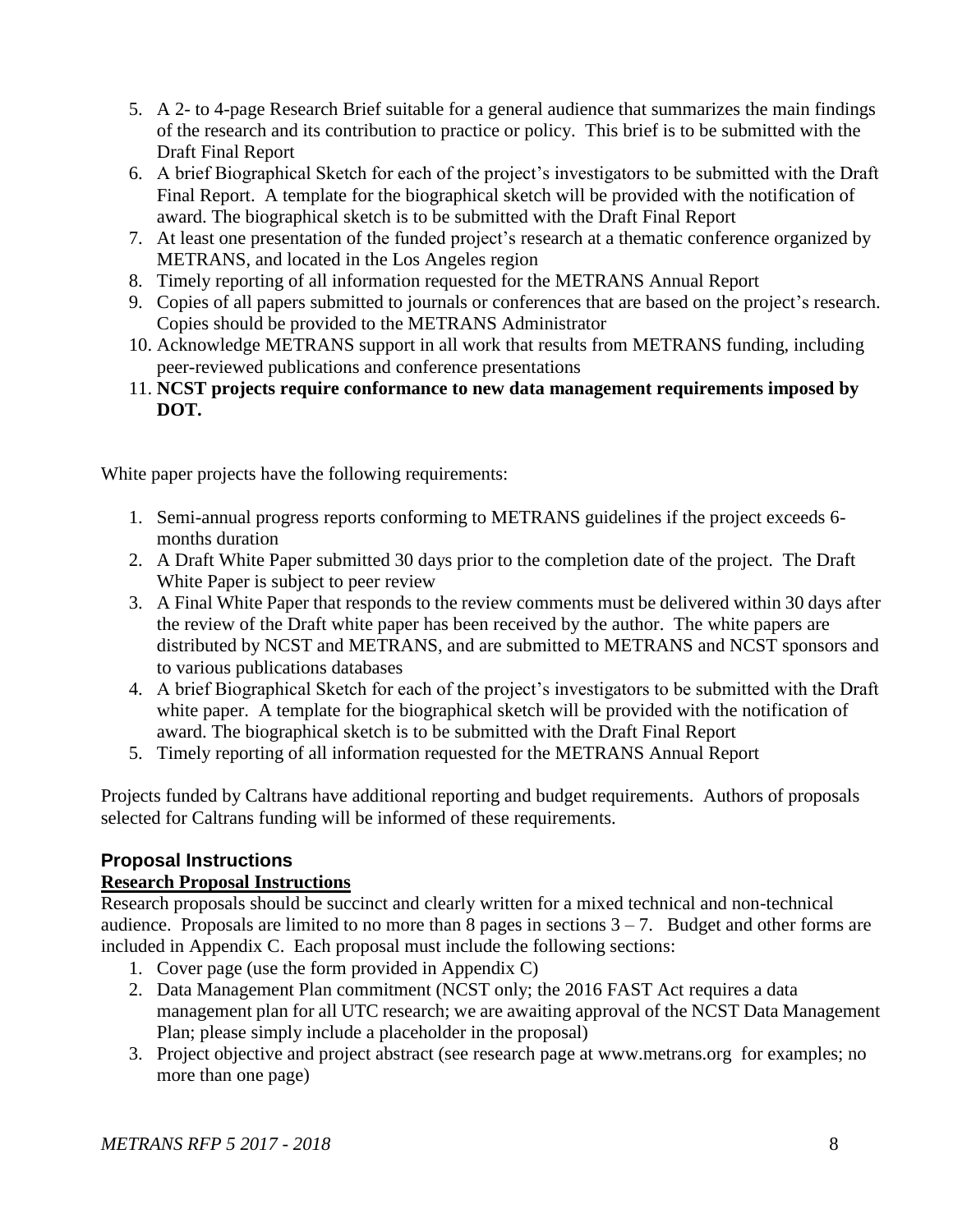- 4. Background and motivation for the topic to be addressed (problem to be addressed, what has been done previously, why it is important, and relevance to selected research areas)
- 5. Methodology (the methodology by which project objectives will be accomplished)
- 6. Tasks, Schedule and Deliverable (steps that will be followed in executing the methodology, and when they will be completed)
- 7. Description of the expected research product and contribution to practice (e.g. peer-reviewed publication)
- 8. Qualifications (the research team's relevant skills and experience that will help ensure success)
- 9. Budget justification (strong justification should be provided for unusual expenses, e.g., equipment). The extent of student involvement should be clearly stated
- 10. Reference List (no limit)
- 11. Budget (1 page.) For USC proposals, use the form provided in Appendix B. For CSULB proposals, include with your proposal the budget that is used for the clearance process. Assume a start date of 8/15/17.
- 12. Prior Project Accomplishments (1-page maximum. List publications, students who have received support from prior METRANS/NCST funding, and other grants received as a result of METRANS/NCST funding. Provide information on any policies, technologies, or products implemented as a result of the research)
- 13. Letters of participation, or match funding commitment (attached, any number and length) *Letters of participation are required for any project that involves data collection from private or public entities, access to private or public facilities, or cooperation of private or public entities.*
- 14. Short bios for all investigators and a list of recent (past 5 years or less) publications and funded research projects (2-page maximum)

### **White Paper Proposal Instructions**

White paper proposals must include the following:

- 1. Cover page (use the form provided in Appendix C)
- 2. 1- to 2-page description of the proposed topic
- 3. 1-page bio that includes recent relevant publications
- 4. Budget. Budget and other forms are included in Appendix C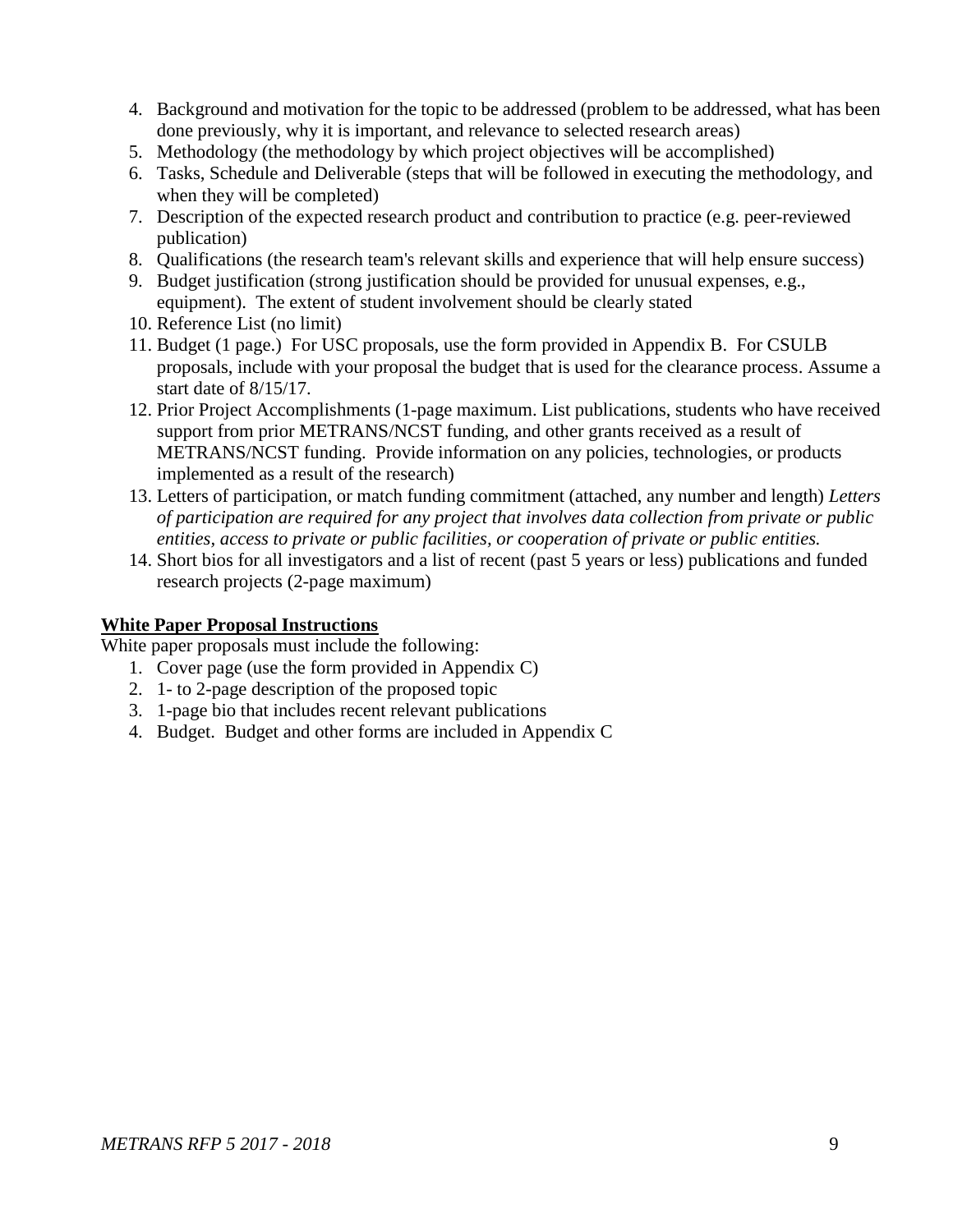Proposals should demonstrate their responsiveness to METRANS selection criteria, according to the following guidelines:

<span id="page-10-0"></span>

| <b>Selection Criteria</b>                            | <b>Most Relevant Section(s)</b>         |
|------------------------------------------------------|-----------------------------------------|
| Relevance to research theme areas                    | Background/Objective                    |
| Quality and research significance                    | Methodology/Tasks                       |
| Student involvement                                  | <b>Budget</b> justification             |
| Reasonableness of budget and cost-effectiveness      | <b>Budget</b> justification             |
| <b>Qualifications</b>                                | Qualifications                          |
| Match funding $\&$ potential for other grant funding | Budget justification, Methodology/Tasks |
| Prior performance                                    | Prior project accomplishments           |

#### <span id="page-10-1"></span>Budget Instructions

*For USC:* Please use your School guidelines in preparing your budget. For the Price School, see [http://www.usc.edu/schools/price/intranet/research\\_admin.html](http://www.usc.edu/schools/price/intranet/research_admin.html) for proposal and budget instructions. Contact Elizabeth Gatchalian [\(egatchal@usc.edu\)](mailto:egatchal@usc.edu) for budget assistance. For VSOE, contact your department grants administrators. Note, tuition cost share is limited to PhD students. Please show the cost share in your budget. Tuition charges are not subject to overhead. The indirect cost rate is 50%, and the difference from the audited rate is to be shown as a cost share.

*For CSULB:* Budget guidelines for CSULB faculty are contained in Appendix C. Proposals submitted by CSULB faculty must be approved via the University's internal clearance process prior to submission. Early budget consultation with Office of Research and Sponsored Programs is essential. Once the budget is finalized, internal clearance will be initiated by the Office of Research and Sponsored Programs (ORSP).

CSULB faculty should begin the process by submitting a Notice of Intent at [http://www.csulb.edu/divisions/aa/research/our/information/forms/intent/.](http://www.csulb.edu/divisions/aa/research/our/information/forms/intent/) If you have any questions, please contact ORSP Pre-Award Specialists David Smith (562 985-5330, David.Smith@csulb.edu) or Nora Momoli (562 985-1567, [Nora.Momoli@csulb.edu\)](mailto:Nora.Momoli@csulb.edu).

Please note that all proposals must include a budget; proposals submitted without budget will be determined to be incomplete and rejected.

### <span id="page-10-2"></span>**Submission Instructions**

Email a pdf copy (max 10 MB) of each proposal to METRANS Associate Director Victoria Deguzman at VictoriV@usc.edu on or before 5:00 pm on April 19, 2017. Please title your PDF file as last name, first initial, university, and a number if more than one is being submitted. For example, a first or single submission would be SmithJ\_CSULB. A second submission would be SmithJ\_CSULB2**.** 

NOTE to PIs: Please do not submit more than one proposal per email. If more than one proposal is to be submitted, please send each in separate emails, noting the number of the subsequent proposal in the subject line of each email (for example, Second Proposal, Third Proposal, etc.). Proposals received later than the deadline will be rejected. **It is the responsibility of the PI to deliver the proposal by the deadline and to confirm receipt.**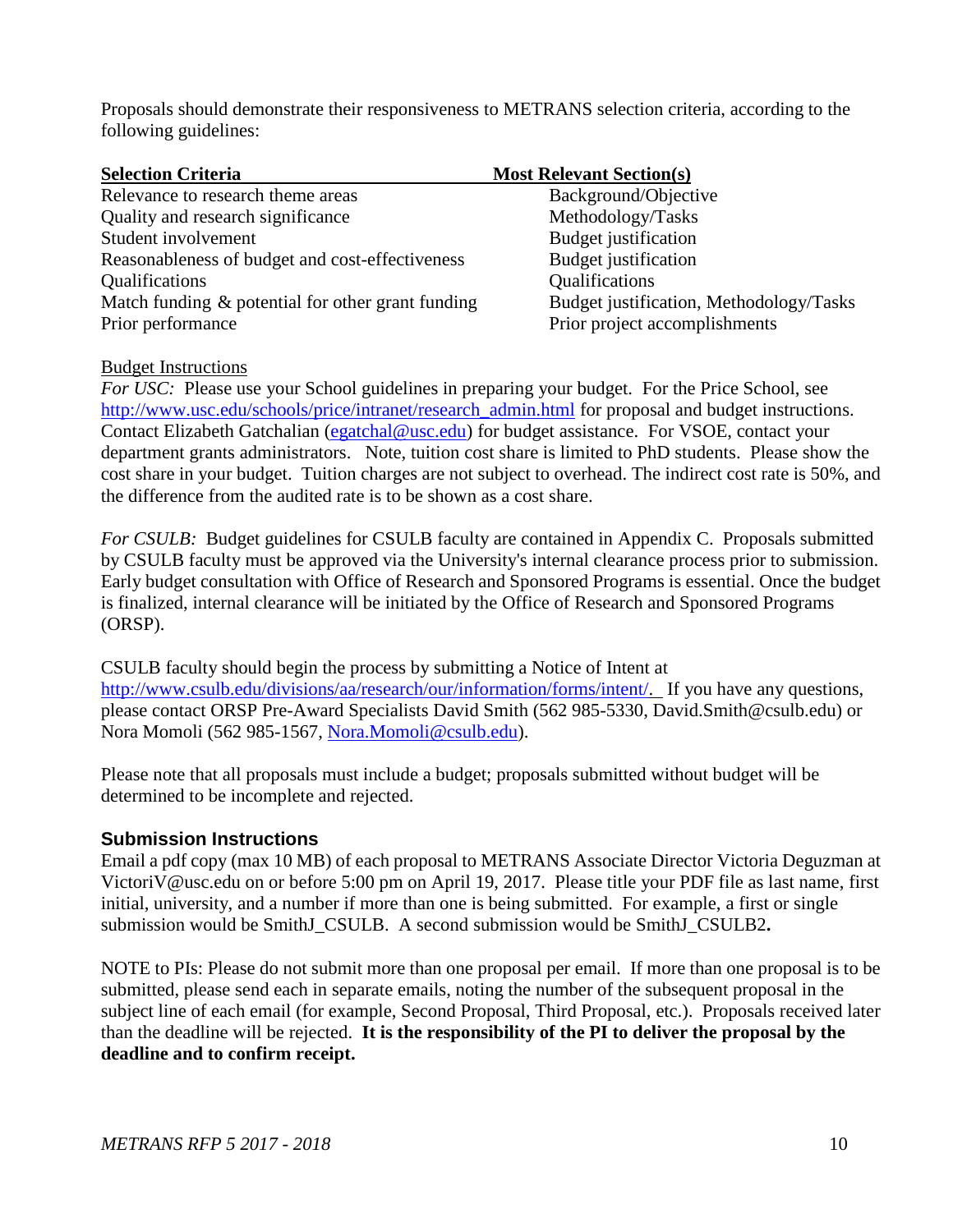One copy of the proposal will be retained in the Associate Director's office, and must contain all information on the budget form. A second budget form may omit information that can be used to determine faculty salaries (e.g., months of effort). This budget will be included when the proposal is sent for review. If you submit a proposal with salary information omitted, be sure to provide one electronic copy of EACH budget. For CSULB proposals, include with your proposal the budget that is used for the clearance process. Please note that all proposals must include a budget; proposals submitted without budgets will be determined to be incomplete and rejected.

#### **METRANS will reject proposals that: (1) are received after the deadline, (2) do not conform to eligibility requirements, (3) are incomplete, or (4) do not conform to thematic requirements.**

#### <span id="page-11-0"></span>Further Information

For further information regarding research topics, METRANS Director Genevieve Giuliano can be reached at (213) 740-3956 or [giuliano@usc.edu](mailto:giuliano@usc.edu). For further information regarding program rules and procedures contact METRANS Associate Director, Vicki Deguzman at (213) 821-1025 or [VictoriV@usc.edu.](mailto:VictoriV@usc.edu) In addition, check [www.metrans.org](http://www.metrans.org/) for information on current projects, center organization, and links to outside agencies.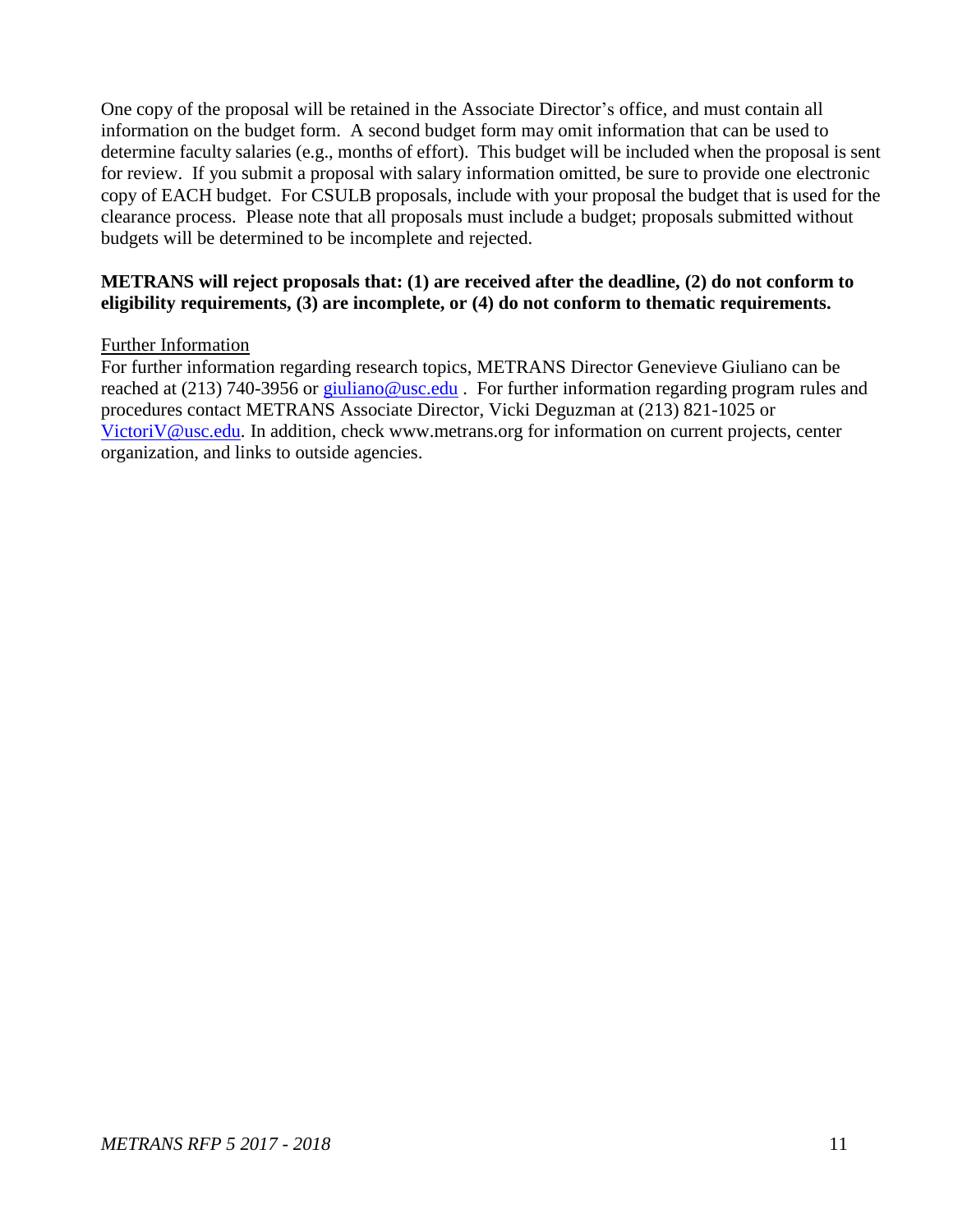# **Appendices**

### **Appendix A**

### **Caltrans Suggested Research Topics METRANS Tier 1 UTC Research**

**Appendix B**

**Caltrans Suggested Research Topics METRANS NCST Research**

**Appendix C**

**Budget Information and Forms**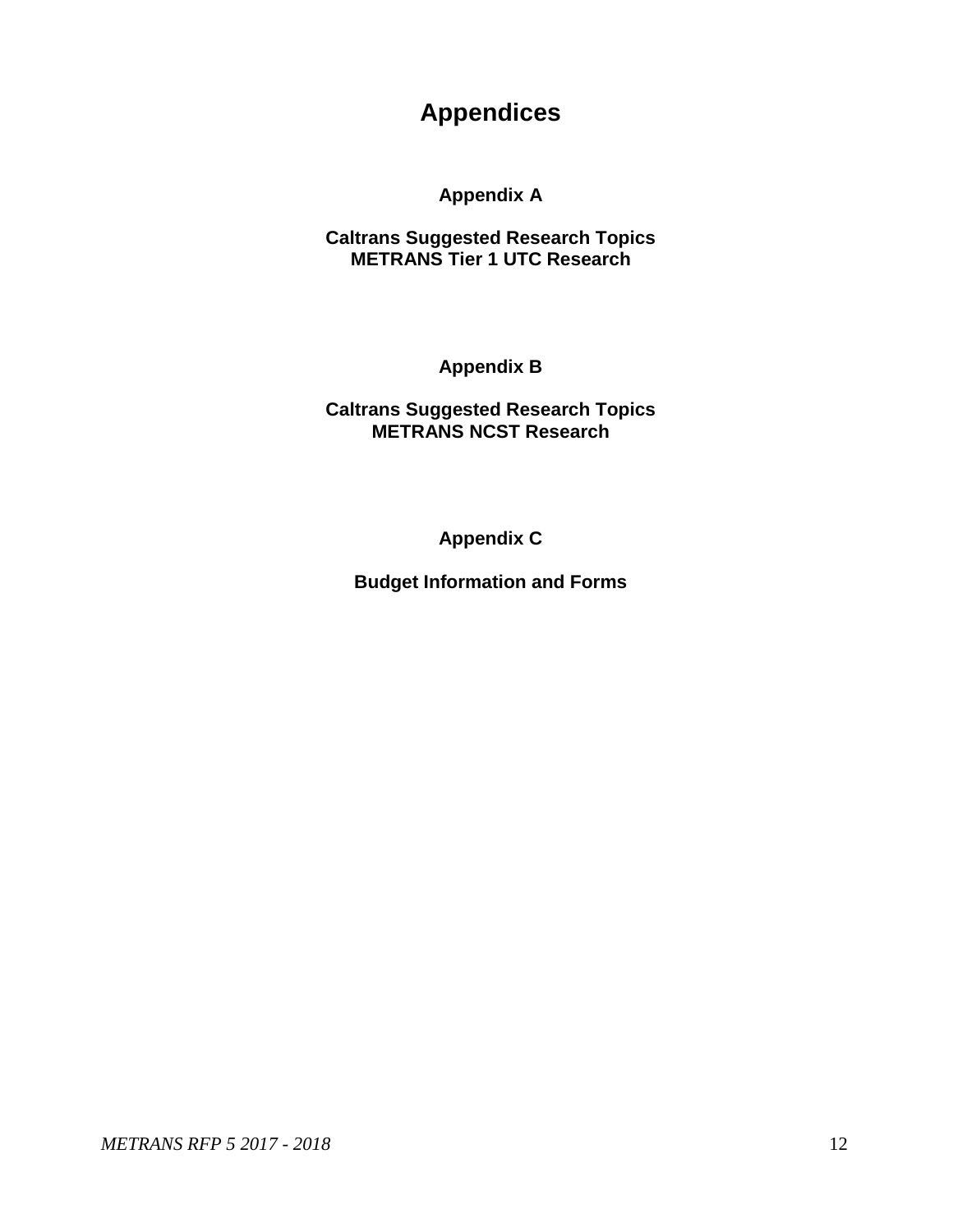### **Appendix A**

### **Caltrans Suggested Research Topics, METRANS Tier 1 UTC**

## <span id="page-13-0"></span>CALTRANS DIVISION OF TRANSPORTATION PLANNING FREIGHT PLANNING BRANCH RESEARCH TOPICS

- **Creation of a Caltrans Freight Data Hub/Website:** As part of this study a Caltrans Freight Data Center to gather and provide relevant statistical input would also be created. Including Commodity Flow, truck volume, TEU import and export volume information, Rail Carload Traffic volume, Air Cargo Volume, GIS, and other relevant freight Data. Much of this information is available, but in many different locations, and not in a single repository. This effort would seek to consolidate all freight data in a single location, which would be available to all Caltrans and other staff engaged in freight planning, and other related efforts. This is also consistent with MAP-21 Guidance under Section 11, Data and Analytical Resources for State Freight Planning.
- **Addressing Truck Parking Shortages in CA**  There is a general lack of truck parking space in CA. The goal of this research would be to quantify the truck parking problem in CA. Research questions under investigation include: Where are the parking shortages? What kind of parking is needed? How many spaces are needed? The outcome of this study would be to develop strategies to address the current shortage of parking.
- **Freight Mobility Patterns of Key CA Industries –** The purpose of this research is to develop a basic understanding of industry location patterns within California. Goods movement demand is driven by the location of freight suppliers (manufacturing, agriculture, trade) and demanders (retailers, exporters, consumers). Industry location therefore is an important factor in predicting goods movement on the highway and rail systems. Where are the state's top 15 – 20 industries located? Where are the state's major industry clusters? Where are new firms locating, and why? What are the state's emerging industries, and where are they locating?
- **California's Voluntary and Regulatory Greening Efforts for the Freight Transportation System -** California has been among several states which have been proactive about reducing Greenhouse Gas emissions from freight transportation. However, this shifts the baseline for future efforts, and has the potential of increasing the incremental cost of cleaning the system as opposed to other states who must meet the same future federal emissions standards without having accomplished similar efforts. The purpose of this research will be to document the environmental efforts made by both the private and public sectors on the State's multimodal freight network within the last twenty years. The research will investigate both the voluntary and regulatory efforts including infrastructure improvements, innovative technologies, strategies and practices that have contributed to reducing air pollution from freight transportation. Benefits from this research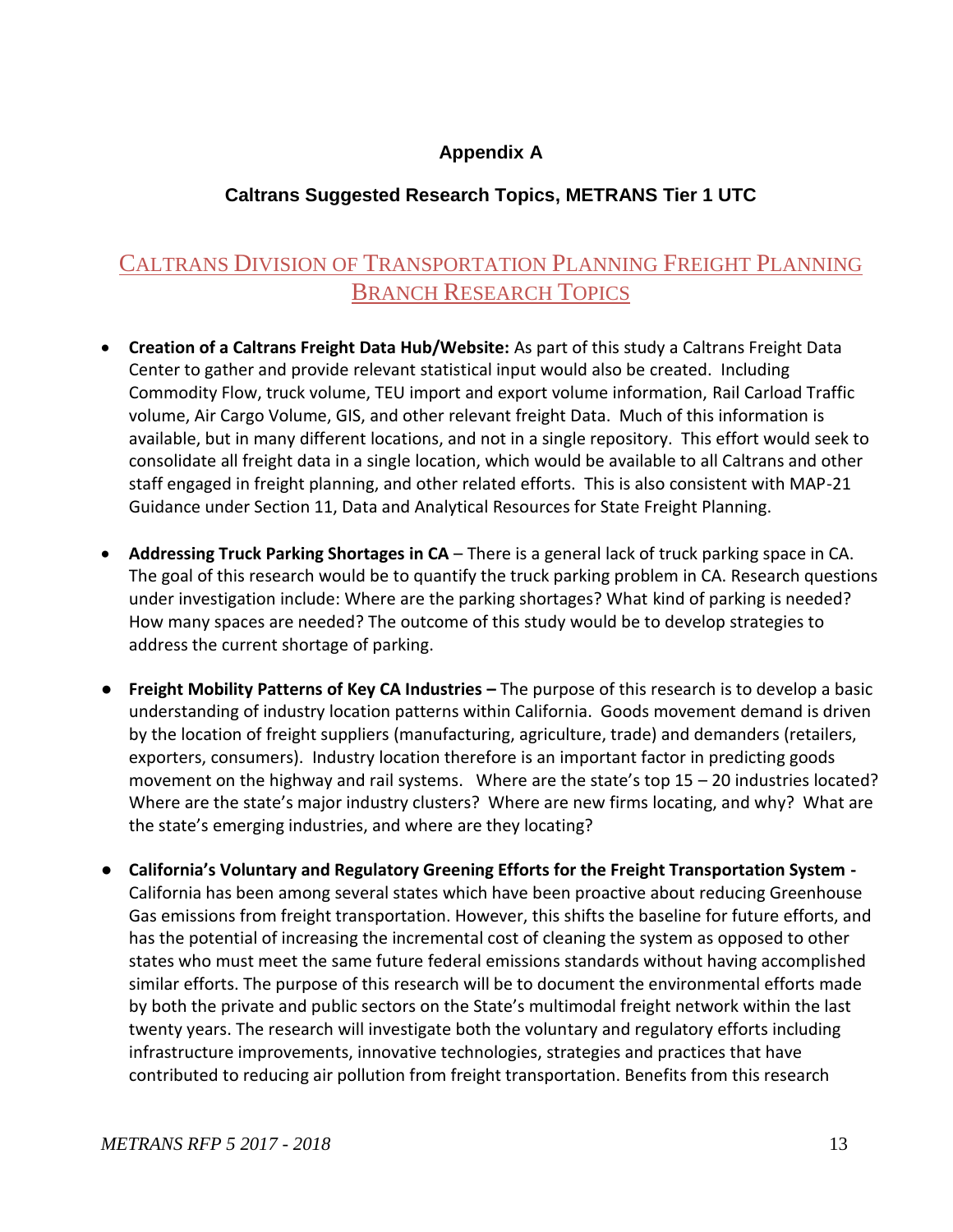include: best practices to be nationally shared, recognition of the private sector's voluntary efforts within this time period, fulfillment of the research needs of the CA Freight Advisory Committee, and a reference document for federal efforts in the near future to reduce criteria emissions from all surface and waterborne freight transportation.

- **Public Sector Freight Data Analysis** One of the long-standing challenges for public sector freight planners is the acquisition of freight-related data from private sector sources. In concert with this data acquisition problem is the skill level and expertise planners must have to comprehensively evaluate freight mobility data that is, and will continue to be, increasingly available to them. Some of the key questions for this research to answer include the following: Are planners evaluating the appropriate data sets for their goods movement analysis and resulting narratives? How helpful is it in directing public sector planning, policy and investment decisions? Are planners accurately assessing the trends within the data? Is additional training, specifically focusing on goods movement data interpretation, needed? This research will not only report on the current state of the data but also on the current state of freight planners' ability to interpret such data.
- **Technology Options and Pathways for Heavy Duty Vehicles** What are the ITS (Intelligent Transportation Systems) infrastructure needs for developing connected corridors? This includes signal priority, eco-routing, etc. Which of these needs can benefit freight in trade corridors and how so?
- **Economic Impacts of California's Freight Network** What is freight's economic benefit to California and to the nation? While many ports already regularly estimate their own economic impact, this is often done in an "apples-to-oranges" manner and only by some of the ports. This research would focus on creating an economic profile for the state, one in which findings can be validated and used to seek federal funding. It would also identify key gaps in the network that should be addressed to improve the freight system. This would constitute new economic profiles for each port (labor dispute, # of jobs produced, etc.) and would dovetail into Caltrans' next Freight Mobility Plan.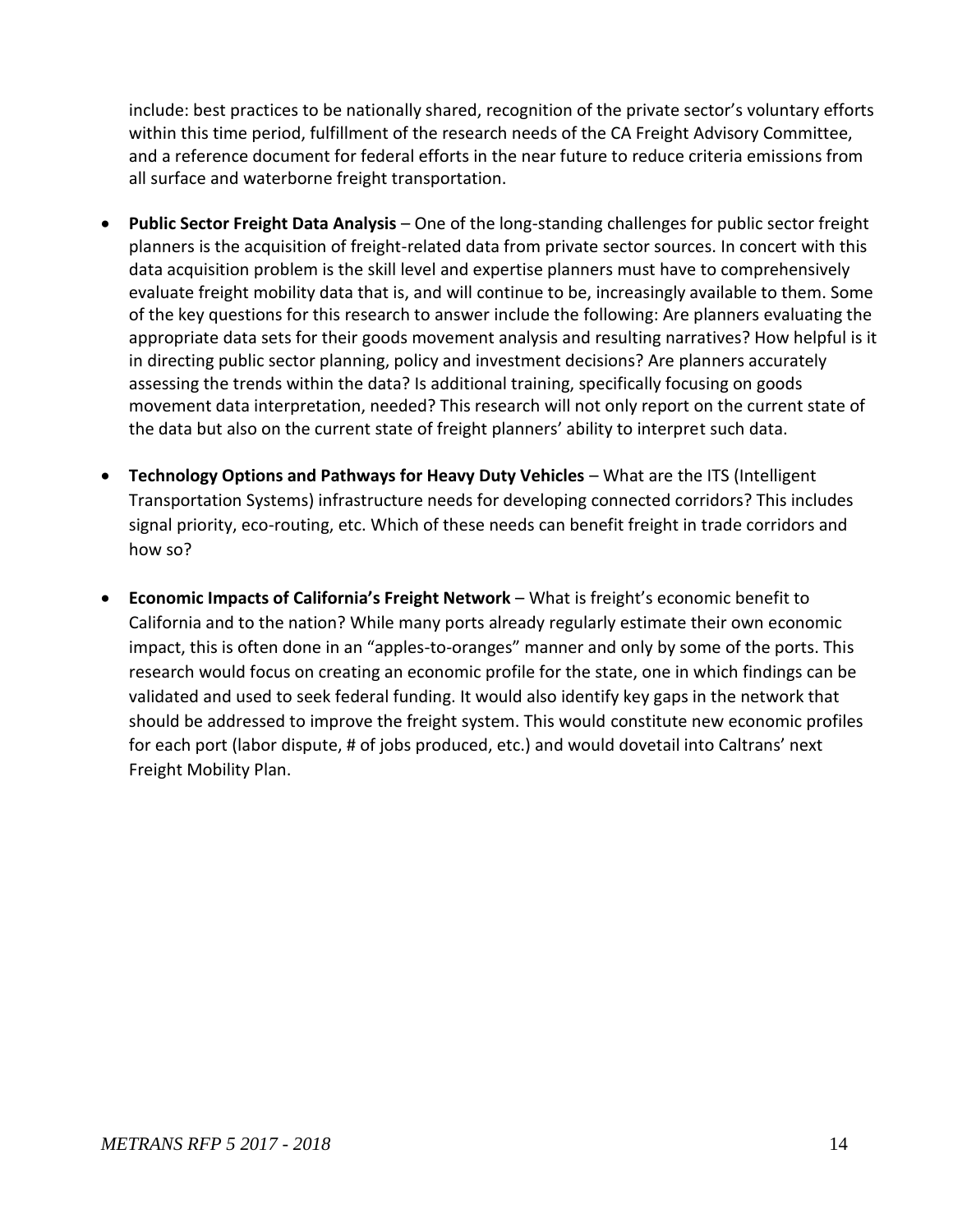## CALTRANS DIVISION OF RAIL AND MASS TRANSPORTATION RAIL PLANNING BRANCH – RESEARCH TOPICS

- **Guidelines for GHG Impacts of Rail Projects:** This project will conduct a literature review of studies that evaluate the impacts on GHG of intercity passenger rail service initiation or expansion and discrete improvement projects. Any studies that compare the GHG impacts of different modes of travel should also be cited. The review should include studies on discrete intercity rail capital projects, such as track, signal, station, or equipment projects. Also studies that look at operational improvements to rail systems, such as automated ticketing systems, real time information systems, improved transit/auto access to rail stations, etc should be cited. Once the literature review is completed, the study should make preliminary evaluations/recommendations of the methodologies suggested in the studies to assess GHG impacts of intercity passenger rail projects. Given that it is likely that the most comprehensive work in this area has been done on electrified high-speed rail, the study should assess if any of that work could be adapted for use on diesel powered intercity rail. Caltrans has provided some background materials. These materials are available upon request to the METRANS Administrator. *NOTE: This project may be funded under the METRANS NCST research.*
- **•** Methods for Assessing Project Benefits and Costs Across Modes This research would identify and evaluate methodologies for comparing project proposals from different modes. This multi-mode analysis could have many applications. Specifically, Caltrans is interested in using a multi-mode analysis to develop priorities for project proposals under the Interregional Transportation Improvement Program (ITIP). Possible methods could include cost/benefit analysis, cost-effectiveness analysis, multi-criteria methods, etc. Evaluation would consider advantages and disadvantages, including considerations such as appropriateness, applicability across potential types of projects, data requirements, and feasibility of implementation.
- **Rail Operating and Capacity Model Assessment This project would conduct a survey of existing** passenger rail operations/scheduling modeling tools and capacity modeling tools (both simulation models and static planning models). The survey would identify existing models, provide a description of the models, their purpose, their relative strengths and weaknesses – including data intensiveness, cost to run and expertise necessary to run, their ownership and whether Caltrans could access the models for use (ie can licenses be purchased, are they hosted by a public agency, are they proprietary, etc). Examples of models that Caltrans is aware of include:
	- o Rail capacity simulation: RTC, Rail Ops (Aecom), RailEval (DecisionTec), RailSys, RailPlan, Open Track and Vision
	- o Rail operations: Viriato (SMA), VoyagerPlan, and OmniTimes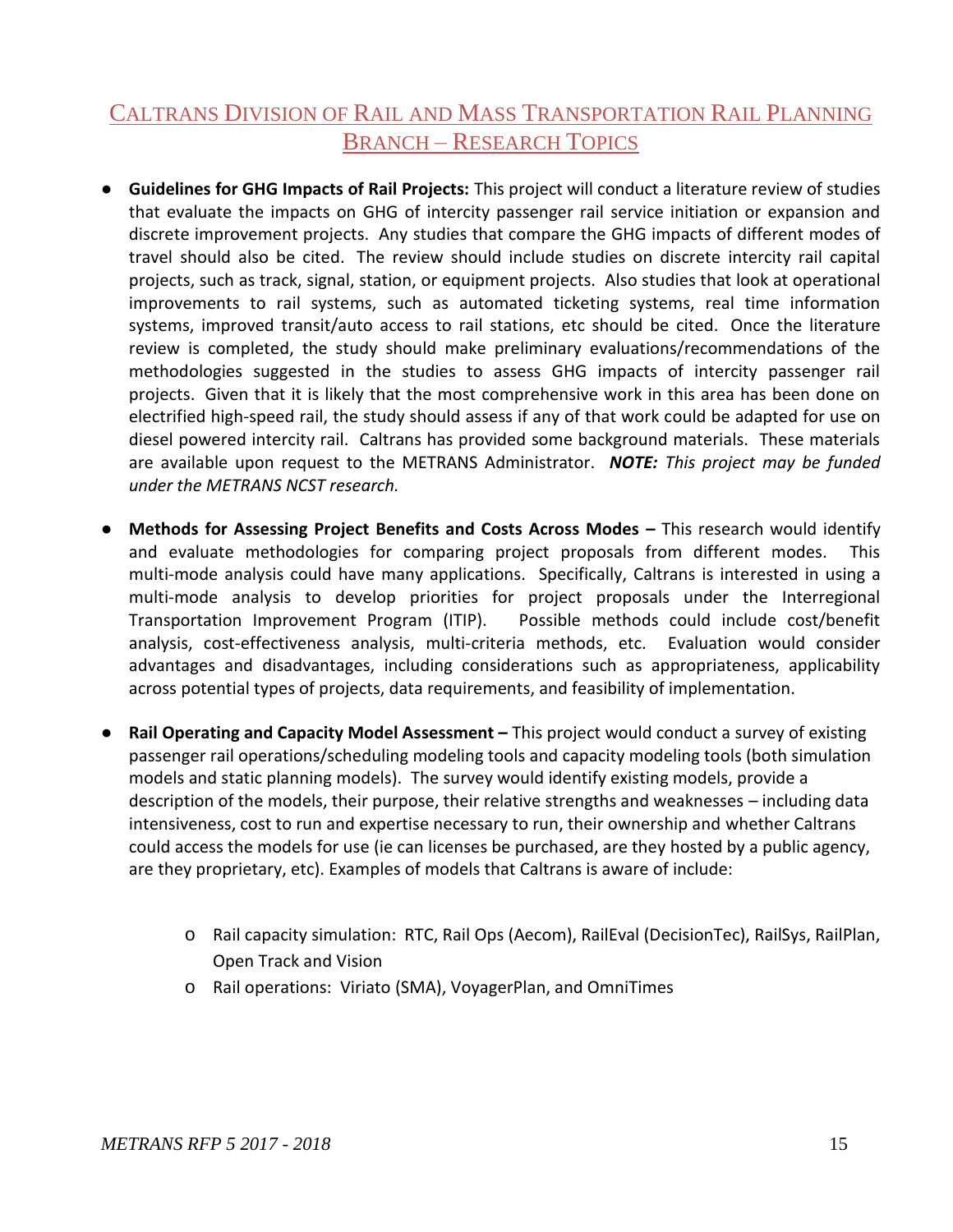### **Appendix B**

### **Caltrans Suggested Research Topics, METRANS NCST Research**

<span id="page-16-0"></span>One source of funds for this call for proposals is the California Department of Transportation (Caltrans). For selections involving those funds, priority will be given to projects that help to implement and/or inform future activities associated with the following key documents and Executive Orders:

- Caltrans Strategic Management Plan [\(link\)](http://www.dot.ca.gov/perf/library/pdf/Caltrans_Strategic_Mgmt_Plan_033015.pdf)
- California Transportation Plan 2040 [\(link\)](http://www.dot.ca.gov/hq/tpp/californiatransportationplan2040/2040.html)
- Caltrans Workplan Standards Guide [\(link\)](http://www.dot.ca.gov/hq/projmgmt/documents/wsg/Workplan_Standard-Guide_V-11-1_2015-10-05.pdf) This document provides an overview of the Caltrans project process
- Active Transportation Program [\(link\)](http://www.dot.ca.gov/hq/LocalPrograms/atp/index.html)
- Executive Order B-32-15 [\(link\)](https://www.gov.ca.gov/news.php?id=19046) that supports a transition to a more sustainable freight system
- Executive Order B-30-15 [\(link\)](https://www.gov.ca.gov/news.php?id=18938) that sets a 2040 GHG emissions reduction target along with directing state agencies to take additional action on climate mitigation and adaptation efforts. In response to this Executive Order, Caltrans is interested in tools for assessing lifecycle GHG emissions and costs for highway and other projects

Applicants are encouraged to review NCST's current portfolio of research projects ([link\)](http://ncst.ucdavis.edu/research/current-projects/) and white papers [\(link\)](http://ncst.ucdavis.edu/research/white-papers/) to gain a better understanding of the type of projects the NCST funds. Proposed projects may be in any discipline and multidisciplinary topics are encouraged when appropriate.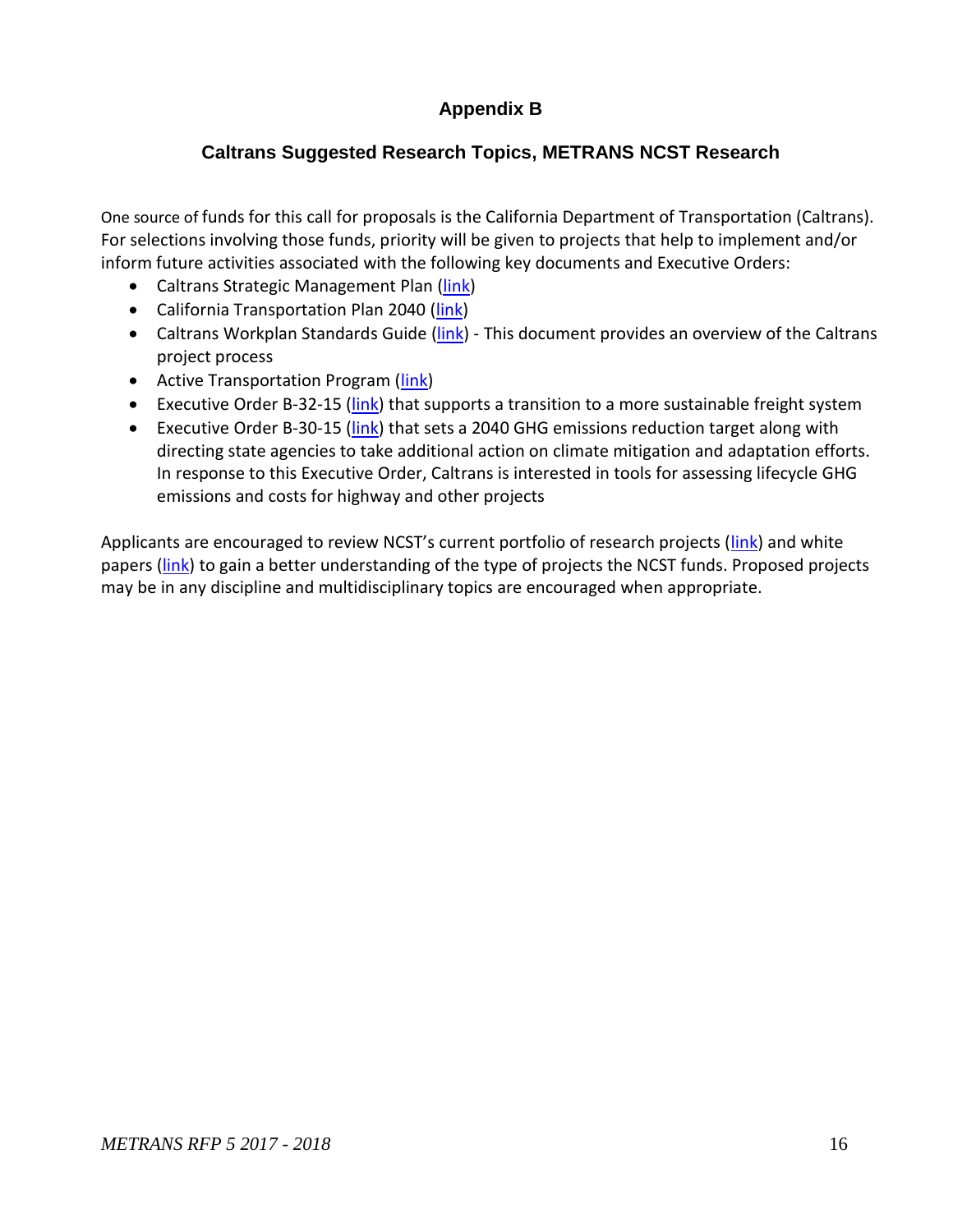# **Appendix C**

<span id="page-17-0"></span>**Budget Information and Forms**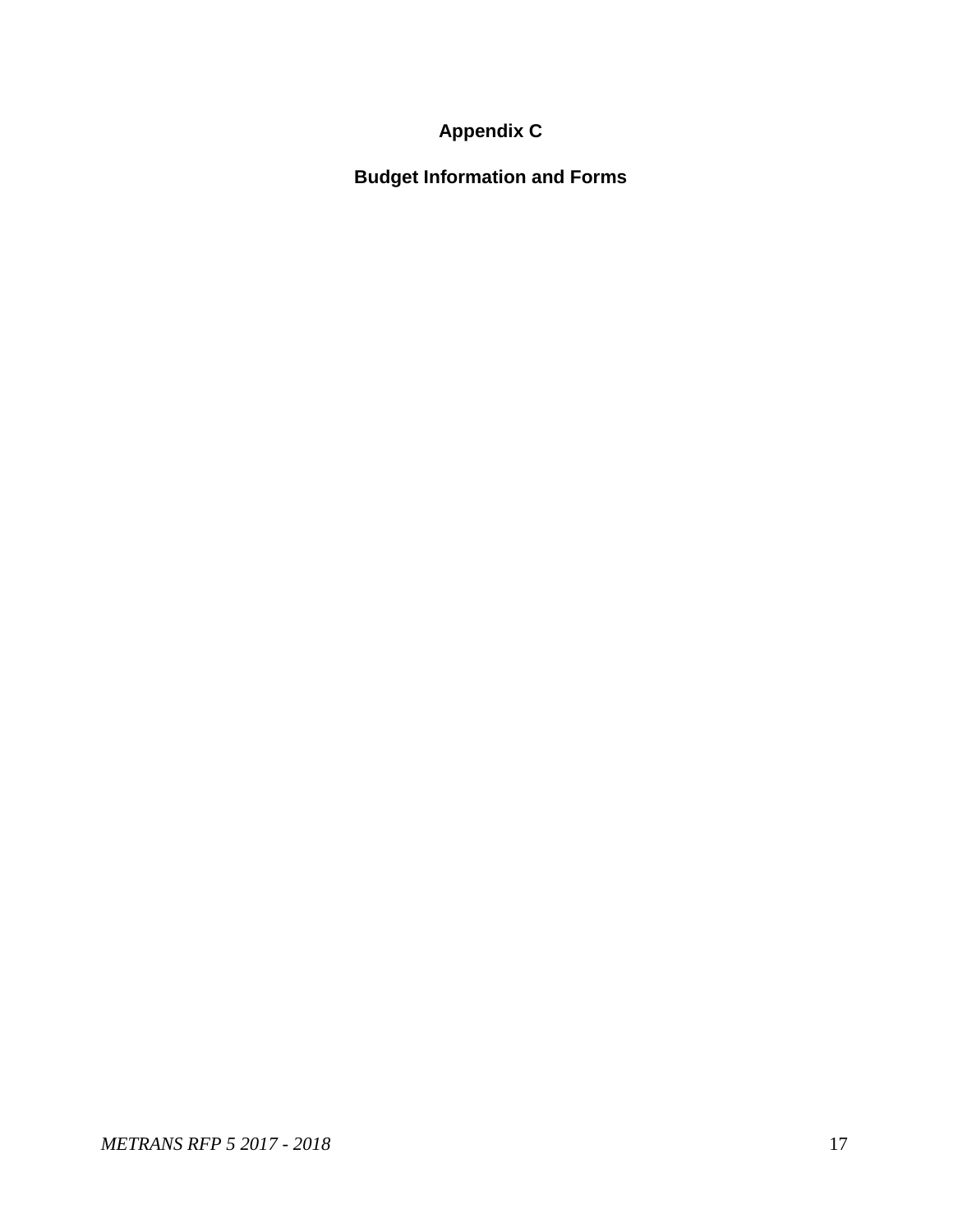# **USC Budget Form**

| Category                        | Monthly<br>Salary               |              | % of Time<br>on Program                                                                                               | Number of<br>Months |          | Budget (\$)                           |
|---------------------------------|---------------------------------|--------------|-----------------------------------------------------------------------------------------------------------------------|---------------------|----------|---------------------------------------|
| <b>Faculty Salary</b>           |                                 | $\mathbf{X}$ |                                                                                                                       |                     |          |                                       |
| <b>Faculty Salary1</b>          |                                 | X            |                                                                                                                       |                     |          | <u> 1990 - Jan Barnett, politik e</u> |
| <b>Student Support</b>          |                                 | $\mathbf{X}$ | $\begin{array}{ccccccccccccc}\n & & X & & \n & & & \n\end{array}$                                                     |                     | $\equiv$ |                                       |
| Type of Student                 |                                 |              | <u> 1989 - Johann Barbara, martin amerikan basar dan berasal dalam basa dalam basar dalam basar dalam basa dalam</u>  |                     |          |                                       |
| Student Support*                |                                 |              |                                                                                                                       |                     | $\equiv$ |                                       |
| Type of Student                 |                                 |              | <u> 1989 - Johann Stoff, deutscher Stoff, der Stoff, der Stoff, der Stoff, der Stoff, der Stoff, der Stoff, der S</u> |                     |          |                                       |
| <b>Fringe Benefits</b>          | Rate<br><u> 1999 - Jan Jawa</u> |              |                                                                                                                       | Total               |          |                                       |
| Tuition                         |                                 |              | Units Rate                                                                                                            | Total               |          |                                       |
| <b>Conference Travel</b>        |                                 |              |                                                                                                                       |                     |          |                                       |
| <b>Other Travel</b>             |                                 |              |                                                                                                                       |                     |          |                                       |
| <b>Materials and Supplies</b>   |                                 |              |                                                                                                                       |                     |          |                                       |
| Equipment (list)                |                                 |              |                                                                                                                       |                     |          |                                       |
| Other Direct Expenses (itemize) |                                 |              |                                                                                                                       |                     |          |                                       |
| Tuition cost share              |                                 |              |                                                                                                                       | Total               |          |                                       |
| Overhead (50%)                  |                                 |              |                                                                                                                       |                     |          |                                       |
| TOTAL FUNDS REQUESTED           |                                 |              |                                                                                                                       |                     |          |                                       |
| *                               |                                 |              |                                                                                                                       |                     |          |                                       |

Use additional faculty and student lines only if more than one professor or student.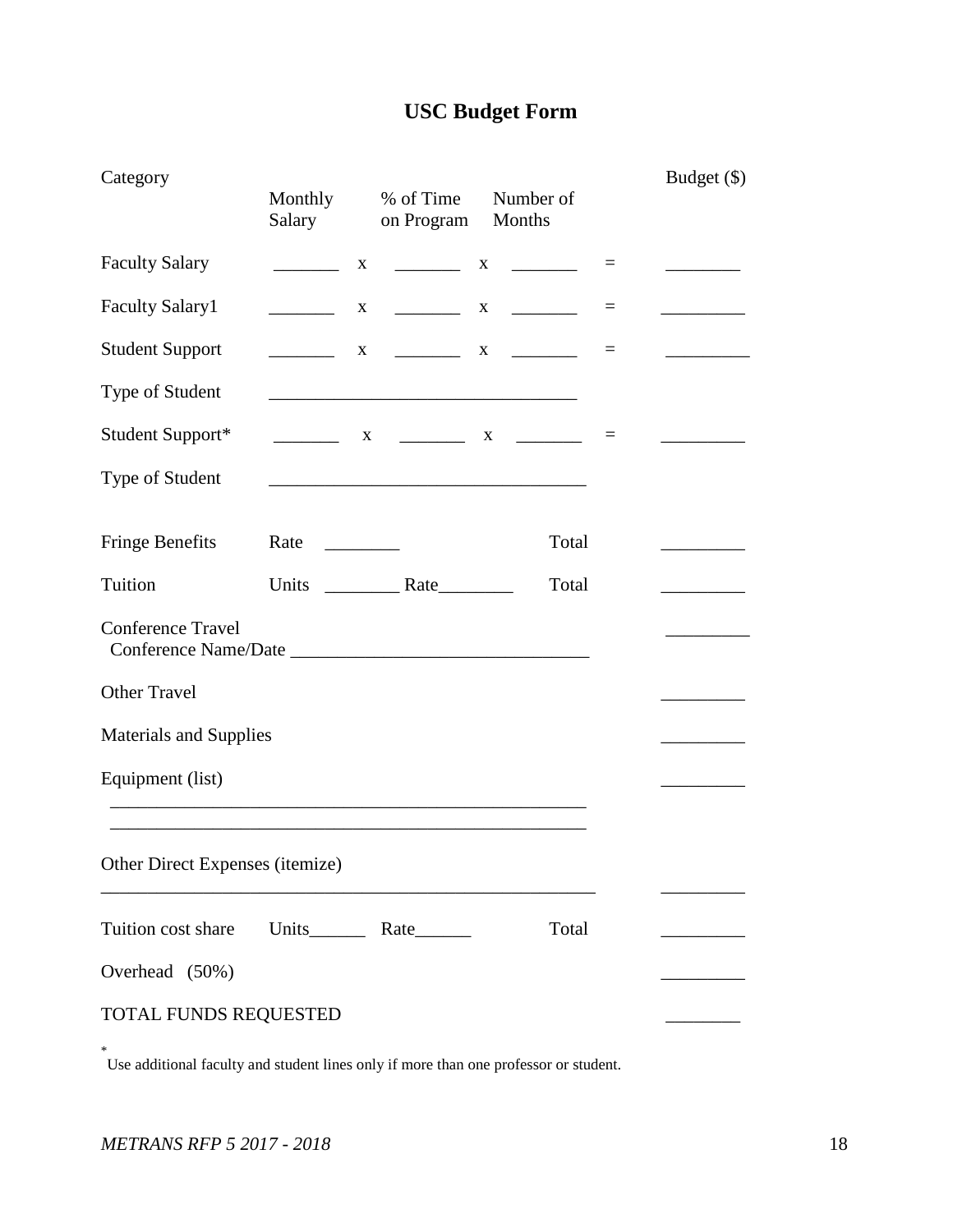### **CSULB Budget Instructions**

Proposals and the proposal budgets submitted by CSULB faculty must be approved via the CSULB Office of Research and Special Program's (ORSP) internal clearance process prior to submission.

CSULB faculty should begin the process by submitting a Notice of Intent at <http://www.csulb.edu/divisions/aa/research/forms/> and completing all of the applicable documents, including the budget form and applicable details, e.g., fringe rates and F&A.

For CSULB proposals, include with your proposal the budget that is used for the clearance process. Please note that all proposals must include a budget; proposals submitted without budgets will be determined to be incomplete and rejected.

If you have any questions on clearance, please contact ORSP Pre-Award Specialists Mr. David Smith (562 985-5330, [David.Smith@csulb.edu\)](mailto:David.Smith@csulb.edu) or Ms. Nora Momoli (562 985-1567, [Nora.Momoli@csulb.edu\)](mailto:Nora.Momoli@csulb.edu).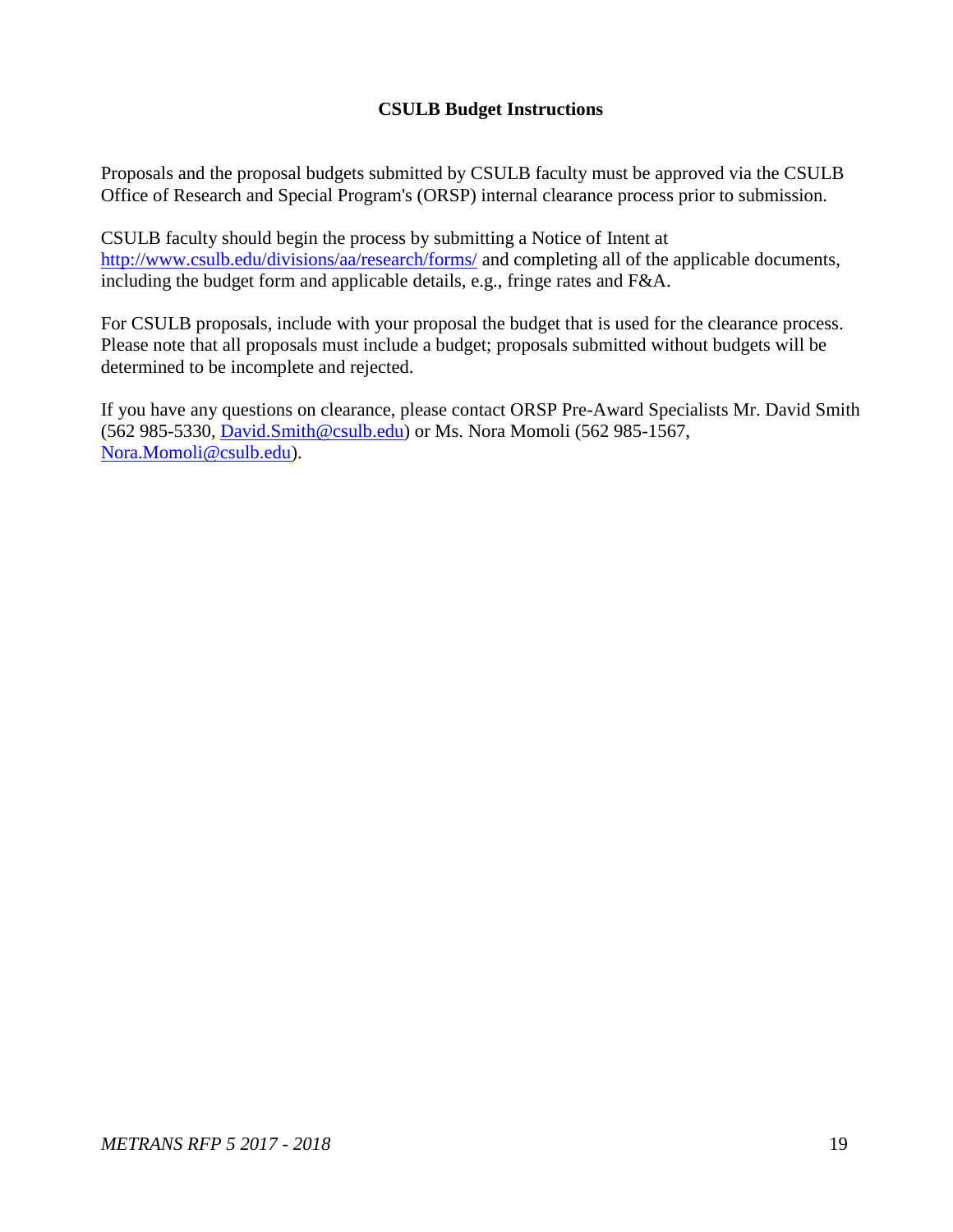### METRANS Cover Page

| Title                                                                                                  |  |
|--------------------------------------------------------------------------------------------------------|--|
|                                                                                                        |  |
| Tier 1 Topic Area                                                                                      |  |
|                                                                                                        |  |
| Principal Investigator                                                                                 |  |
| <b>Mailing Address</b>                                                                                 |  |
|                                                                                                        |  |
|                                                                                                        |  |
|                                                                                                        |  |
|                                                                                                        |  |
| Fax                                                                                                    |  |
|                                                                                                        |  |
| Are you submitting this proposal elsewhere, or are you currently receiving funding in the same area of |  |
| If yes, please describe circumstances and funding source                                               |  |
| If applicable:                                                                                         |  |
| Does this proposal comply with the NCST Data Management Plan? Yes ____<br>$No$ <sub>____</sub>         |  |